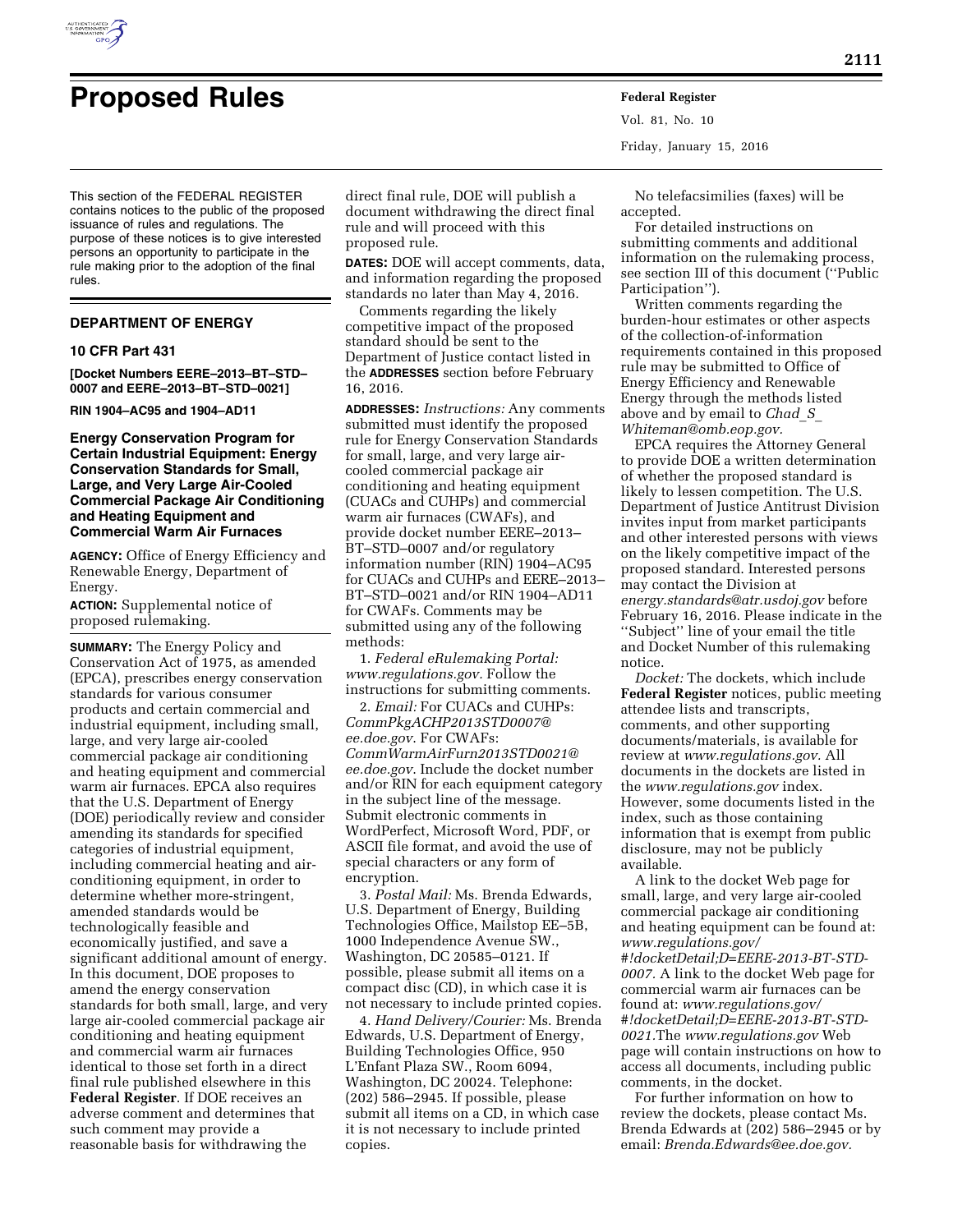**FOR FURTHER INFORMATION CONTACT:** Mr. John Cymbalsky, U.S. Department of Energy, Office of Energy Efficiency and Renewable Energy, Building Technologies, EE–5B, 1000 Independence Avenue SW., Washington, DC 20585–0121. Telephone: (202) 286–1692. Email: *[John.Cymbalsky@ee.doe.gov.](mailto:John.Cymbalsky@ee.doe.gov)* 

# **SUPPLEMENTARY INFORMATION:**

#### **Table of Contents**

I. Introduction and Authority

- II. Proposed Standards
	- A. Benefits and Burdens of TSLs Considered for Small, Large, and Very Large Air-Cooled Commercial Package Air Conditioning and Heating Equipment
	- B. Benefits and Burdens of TSLs Considered for Commercial Warm Air Furnaces
- III. Public Participation
- A. Submission of Comments
- B. Public Meeting
- IV. Procedural Issues and Regulatory Review V. Approval of the Office of the Secretary

#### **I. Introduction and Authority**

Title III, Part  $C<sup>1</sup>$  of the Energy Policy and Conservation Act of 1975 (''EPCA'' or, in context, ''the Act''), Public Law 94–163 (December 22, 1975), coupled with Title IV of the National Energy Conservation Policy Act, Public Law 95–619 (November 9, 1978), (collectively codified at 42 U.S.C. 6311– 6317), established the Energy Conservation Program for Certain Industrial Equipment, which includes provisions covering the equipment addressed by this document.2 In general, this program addresses the energy efficiency of certain types of commercial and industrial equipment. Relevant provisions of the Act specifically include definitions (42 U.S.C. 6311), energy conservation standards (42 U.S.C. 6313), test procedures (42 U.S.C. 6314), labeling provisions (42 U.S.C. 6315), and the authority to require information and reports from manufacturers (42 U.S.C. 6316).

Section 342(a) of EPCA, which was added as part of the Energy Policy Act of 1992, Public Law 102–486 (October 24, 1992) (''EPAct 1992''), introduced new provisions regarding DOE's authority to regulate certain commercial and industrial equipment. Among the equipment EPAct 1992 required DOE to regulate were small and large air-cooled commercial package air conditioning and heating equipment, along with

commercial warm air furnaces (''CWAFs''). See EPAct 1992, sec. 122 (codified as amended at 42 U.S.C. 6313(a)). As part of these changes, Congress specified energy conservation standards for this equipment to meet. See id. Later, the Energy Policy Act of 2005, Public Law 109–58 (August 8, 2005) (''EPACT 2005''), further amended DOE's authority to include very large air-cooled commercial package air conditioning and heating equipment and added standards for this equipment to meet as well. See EPACT 2005, sec. 136 (codified as amended at 42 U.S.C. 6313(a)). (Small, large, and very large, air-cooled commercial package air conditioning and heating equipment are also known generally as air-cooled commercial unitary air conditioners and heat pumps ("CUACs" and "CUHPs"). Congress established standards for CUACs/CUHPs that have a rated capacity between 65,000 British thermal units per hour (Btu/h) and 760,000 Btu/ h. Similarly, for CWAFs, Congress established standards for equipment that (1) have a rated capacity (rated maximum input 3) greater than or equal to 225,000 Btu/h, (2) can be gas-fired or oil-fired, and (3) are designed to heat commercial and industrial buildings. See 42 U.S.C. 6313(a)(4).

Collectively, CUACs/CUHPs and CWAFs are designed to heat and cool commercial buildings and are often located on a building's rooftop.

Section 342(a) of EPCA concerns energy conservation standards for small, large, and very large, CUACs and CUHPs. (42 U.S.C. 6313(a)) This category of equipment has a rated capacity between 65,000 Btu/h and 760,000 Btu/h. This equipment is designed to heat and cool commercial buildings and is often located on the building's rooftop.

The initial Federal energy conservation standards for CWAFs were added to EPCA by the Energy Policy Act of 1992 (EPACT 1992), Public Law 102– 486 (Oct. 24, 1992). See 42 U.S.C. 6313(a)(4). These types of covered equipment have a rated capacity (rated maximum input 4) greater than or equal to 225,000 Btu/h, can be gas-fired or oilfired, and are designed to heat commercial and industrial buildings. *Id.* 

Pursuant to section 342(a)(6) of EPCA, DOE is to consider amending the energy efficiency standards for certain types of commercial and industrial equipment whenever ASHRAE amends the

standard levels or design requirements prescribed in ASHRAE/IES Standard 90.1, and whenever more than 6 years had elapsed since the issuance of the most recent final rule establishing or amending a standard for the equipment as of the date of AEMTCA's enactment, December 18, 2012. (42 U.S.C.  $6313(a)(6)(C)(vi)$  Because more than six years had elapsed since DOE issued a final rule with standards for CUACs and CUHPs or CWAFs on October 18, 2005 (see 70 FR 60407), DOE initiated the process to review these standards.

Pursuant to EPCA, DOE's energy conservation program for covered equipment consists essentially of four parts: (1) Testing; (2) labeling; (3) the establishment of Federal energy conservation standards; and (4) certification and enforcement procedures. Subject to certain criteria and conditions, DOE is required to develop test procedures to measure the energy efficiency, energy use, or estimated annual operating cost of covered equipment. (42 U.S.C. 6314) Manufacturers of covered equipment must use the prescribed DOE test procedure as the basis for certifying to DOE that their equipment comply with the applicable energy conservation standards adopted under EPCA and when making representations to the public regarding their energy use or efficiency. (42 U.S.C. 6314(d)) Similarly, DOE must use these test procedures to determine whether a given manufacturer's equipment complies with standards adopted pursuant to EPCA. The DOE test procedures for small, large, and very large CUACs/ CUHPs and CWAFs currently appear at title 10 of the Code of Federal Regulations (''CFR'') 431.96 and 431.76, respectively.

When setting standards for the equipment addressed by this document, EPCA prescribes that in deciding whether a proposed standard is economically justified, DOE must determine whether the benefits of the standard exceed its burdens. DOE must make this determination after receiving comments on the proposed standard, and by considering, to the maximum extent practicable, the following seven statutory factors:

1. The economic impact of the standard on manufacturers and consumers of products subject to the standard;

2. The savings in operating costs throughout the estimated average life of the covered products in the type (or class) compared to any increase in the price, initial charges, or maintenance expenses for the covered products

<sup>1</sup>Part C was codified as Part A–1 of the corresponding portion of the U.S. Code.

<sup>2</sup>All references to EPCA in this document refer to the statute as amended through the Energy Efficiency Improvement Act of 2015, Public Law 114–11 (April 30, 2015).

 $^{\rm 3\,^{\rm o}}$  Rated maximum input'' means the maximum gas-burning capacity of a CWAF in Btus per hour, as specified by the manufacturer.

<sup>4</sup> ''Rated maximum input'' means the maximum gas-burning capacity of a CWAF in Btus per hour, as specified by the manufacturer.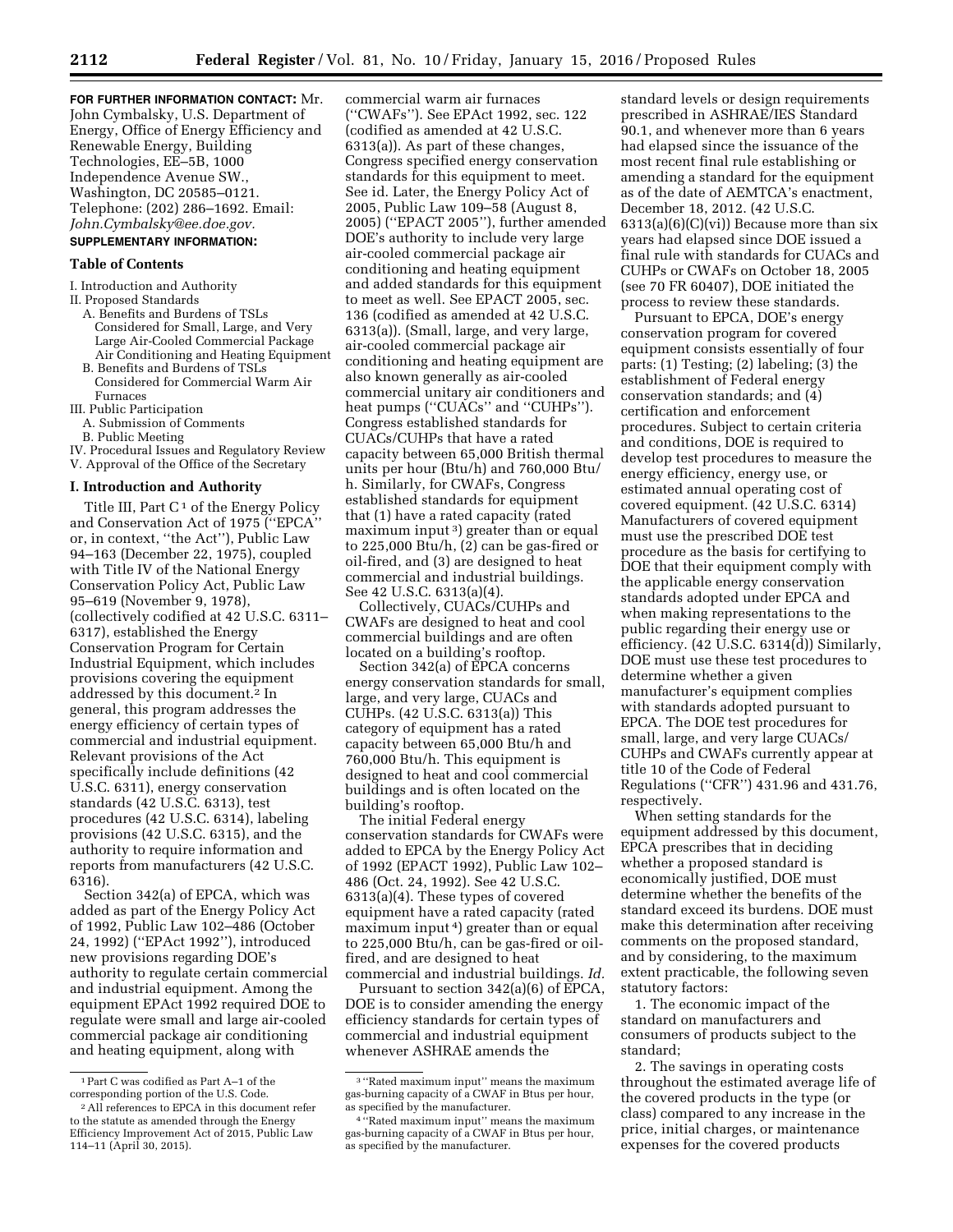which are likely to result from the standard;

3. The total projected amount of energy savings likely to result directly from the standard;

4. Any lessening of the utility or the performance of the covered products likely to result from the standard;

5. The impact of any lessening of competition, as determined in writing by the Attorney General, that is likely to result from the standard;

6. The need for national energy conservation; and

7. Other factors the Secretary of Energy considers relevant. (42 U.S.C. 6313(a)(6)(B)(ii))

With respect to the types of equipment at issue in this document, EPCA also contains what is known as an ''anti-backsliding'' provision, which prevents the Secretary from prescribing any amended standard that either increases the maximum allowable energy use or decreases the minimum required energy efficiency of a covered product. (42 U.S.C. 6313(a)(6)(B)(iii)(I)) Also, the Secretary may not prescribe an amended or new standard if interested persons have established by a preponderance of the evidence that the standard is likely to result in the unavailability in the United States of any covered product type (or class) of performance characteristics (including reliability, features, sizes, capacities, and volumes) that are substantially the same as those generally available in the United States. (42 U.S.C. 6313(a)(6)(B)(iii)(II))(aa)

With respect to the equipment addressed by this document, DOE notes that EPCA prescribes limits on the Agency's ability to promulgate a standard if DOE has made a finding that interested persons have established by a preponderance of the evidence that a standard is likely to result in the unavailability of any product type (or class) of performance characteristics that are substantially the same as those generally available in the United States at the time of the finding. See 42 U.S.C. 6313(B)(iii)(II).

Additionally, EPCA generally specifies criteria to follow when promulgating multiple energy conservation standards for covered products based on different subcategories. In these cases, DOE must specify a different standard level for a type or class of product that has the same function or intended use if DOE determines that products within such group: (A) Consume a different kind of energy from that consumed by other covered products within such type (or class); or (B) have a capacity or other performance-related feature which other

products within such type (or class) do not have and such feature justifies a higher or lower standard. See 42 U.S.C. 6295(q)(1). In determining whether a performance-related feature justifies a different standard for a group of products, DOE must consider such factors as the utility to the customer of such a feature and other factors DOE deems appropriate. Id. Any rule prescribing such a standard must include an explanation of the basis on which such higher or lower level was established. See 42 U.S.C. 6295(q)(2). With respect to the equipment addressed by this supplemental notice of proposed rulemaking (''SNOPR''), DOE notes that EPCA prescribes limits on the Agency's ability to promulgate a standard if DOE has made a finding that interested persons have established by a preponderance of the evidence that a standard is likely to result in the unavailability of any product type (or class) of performance characteristics that are substantially the same as those generally available in the United States at the time of the finding. See 42 U.S.C. 6313(B)(iii)(II).

With particular regard to this document, the Energy Independence and Security Act of 2007 (''EISA 2007''), Public Law 110–140 (December 19, 2007), amended EPCA, in relevant part, to grant DOE authority to issue a type of final rule (*i.e.,* a ''direct final rule'') establishing an energy conservation standard for a product on receipt of a statement that is submitted jointly by interested persons that are fairly representative of relevant points of view (including representatives of manufacturers of covered products, States, and efficiency advocates), as determined by the Secretary, and that contains recommendations with respect to an energy or water conservation standard. If the Secretary determines that the recommended standard contained in the statement is in accordance with 42 U.S.C. 6295(o) or 42 U.S.C. 6313(a)(6)(B), as applicable, the Secretary may issue a final rule establishing the recommended standard. A notice of proposed rulemaking (''NOPR'') that proposes an identical energy efficiency standard is published simultaneously with the direct final rule. A public comment period of at least 110 days is provided. See 42 U.S.C. 6295(p)(4). Not later than 120 days after the date on which a direct final rule issued under this authority is published in the **Federal Register**, the Secretary shall withdraw the direct final rule if the Secretary receives 1 or more adverse public comments relating to the direct final rule or any alternative joint

recommendation and based on the rulemaking record relating to the direct final rule, the Secretary determines that such adverse public comments or alternative joint recommendation may provide a reasonable basis for withdrawing the direct final rule under subsection 42 U.S.C. 6295(o), 6313(a)(6)(B), or any other applicable law. On withdrawal of a direct final rule, the Secretary shall proceed with the notice of proposed rulemaking published simultaneously with the direct final rule and publish in the **Federal Register** the reasons why the direct final rule was withdrawn. This direct final rule provision applies to the equipment at issue in this SNOPR. See 42 U.S.C. 6316(b)(1). In this instance, because DOE has already published NOPRs related to the amendment of standards both CUACs/CUHPs and CWAFs, see 79 FR 58948 (September 30, 2014) (CUAC/CUHP proposal) and 80 FR 6182 (February 4, 2015), DOE is publishing an SNOPR consistent with the direct final rule's statutory requirements.

Responding to comments received from interested parties with respect to DOE's proposals, on April 1, 2015, DOE issued a Notice of Intent to Establish the Commercial Package Air Conditioners and Commercial Warm Air Furnaces Working Group to Negotiate Potential Energy Conservation Standards for Commercial Package Air Conditioners and Commercial Warm Air Furnaces. 80 FR 17363. The CUAC/CUHP–CWAF Working Group (in context, ''the Working Group'') was established under the Appliance Standards and Rulemaking Federal Advisory Committee (''ASRAC'') in accordance with the Federal Advisory Committee Act and the Negotiated Rulemaking Act with the purpose of discussing and, if possible, reaching consensus on a set of energy conservation standards to propose or finalize for CUACs, CUHPs and CWAFs. The Working Group was to consist of fairly representative parties having a defined stake in the outcome of the proposed standards, and would consult, as appropriate, with a range of experts on technical issues.

DOE received 17 nominations for membership. Ultimately, the Working Group consisted of 17 members, including one member from ASRAC and one DOE representative.5 The Working

<sup>5</sup>The group members were John Cymbalsky (U.S. Department of Energy), Marshall Hunt (Pacific Gas & Electric Company, San Diego Gas & Electric Company, Southern California Edison, and Southern California Gas Company), Andrew deLaski (Appliance Standards Awareness Project), Louis Starr (Northwest Energy Efficiency Alliance), Continued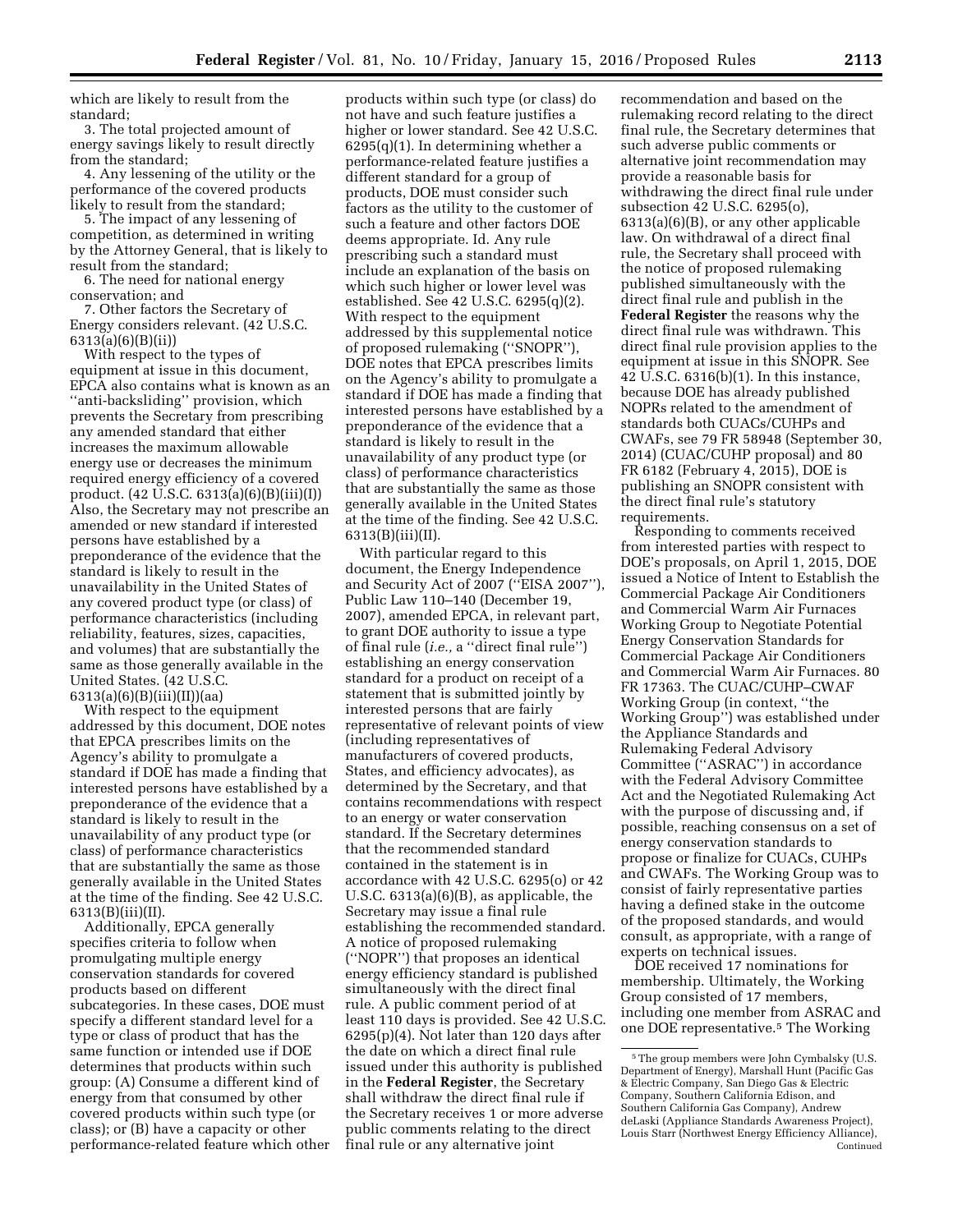Group met six times (five times inperson and once by teleconference). The meetings were held on April 28, May 11–12, May 20–21, June 1–2, June 9–10, and June 15, 2015. As a result of these efforts, the Working Group successfully reached consensus on energy conservation standards for CUACs, CUHPs, and CWAFs. On June 15, 2015, it submitted a Term Sheet to ASRAC outlining its recommendations, which ASRAC subsequently adopted.6 See *[http://www.regulations.gov/](http://www.regulations.gov/#!documentDetail;D=EERE-2013-BT-STD-0007-0093) [#!documentDetail;D=EERE-2013-BT-](http://www.regulations.gov/#!documentDetail;D=EERE-2013-BT-STD-0007-0093)[STD-0007-0093.](http://www.regulations.gov/#!documentDetail;D=EERE-2013-BT-STD-0007-0093)* 

DOE has determined that the statement containing recommendations with respect to energy conservation standards for CUACs, CUHPs and CWAFs was submitted jointly by interested persons that are fairly representative of relevant points of view, in accordance with 42 U.S.C. 6295(p)(4)(A) and 6313(a)(6)(B).7 In reaching this determination, DOE took into consideration the fact that the Working Group, in conjunction with ASRAC members who approved the recommendations, consisted of representatives of manufacturers of covered products, States, and efficiency advocates—all of which are groups specifically identified by Congress as relevant parties to any consensus recommendation. (42 U.S.C.  $6295(p)(4)(A)$  As delineated above, the Term Sheet was signed and submitted

6Available at *[http://www.regulations.gov/](http://www.regulations.gov/#!documentDetail;D=EERE-2013-BT-STD-0007-0093) [#!documentDetail;D=EERE-2013-BT-STD-0007-](http://www.regulations.gov/#!documentDetail;D=EERE-2013-BT-STD-0007-0093) [0093.](http://www.regulations.gov/#!documentDetail;D=EERE-2013-BT-STD-0007-0093)* The following individuals served as members of ASRAC that received and approved the Term Sheet: Co-Chair John Mandyck (Carrier/United Technologies Corporation), Co-Chair Andrew deLaski (Appliance Standards Awareness Project), Ashley Armstrong (U.S. Department of Energy), John Caskey (National Electrical Manufacturers Association), Jennifer Cleary (Association of Home Appliance Manufacturers), Thomas Eckman (Northwest Power and Conservation Council), Charles Hon (True Manufacturing Company), Dr. David Hungerford (California Energy Commission), Dr. Diane Jakobs (Rheem Manufacturing Company), Kelley Kline (General Electric, Appliances), Deborah Miller (National Association of State Energy Officials), and Scott Blake Harris (Harris, Wiltshire & Grannis, LLP).

7See 42 U.S.C. 6313(b) (applying 42 U.S.C. 6295(p)(4) to energy conservation standard rulemakings involving a variety of industrial equipment, including CUACs, CUHPs, and CWAFs).

by a broad cross-section of interests, including the manufacturers of the subject equipment, trade associations representing these manufacturers and installation contractors, environmental and energy-efficiency advocacy organizations, and electric utility companies. The ASRAC Committee approving the Working Group's recommendations included at least two members representing States—one representing the National Association of State Energy Officials (NASEO) and one representing the State of California.8 By its plain terms, the statute contemplates that the Secretary will exercise discetion to determine whether a given statement is ''submitted jointly by interested persons that are fairly representative of relevant points of view (including representatives of manufacturers of covered products, States, and efficiency advocates).'' In this case, given the broad range of persons participating in the process that led to the submission in the Working Group and in ASRAC and given the breadth of perspectives expressed in that process, DOE has determined that the statement it received meets this criterion.

Pursuant to 42 U.S.C. 6295(p)(4), the Secretary must also determine whether a jointly-submitted recommendation for an energy or water conservation standard satisfies 42 U.S.C. 6295(o) or 42 U.S.C. 6313(a)(6)(B), as applicable. In making this determination, DOE has conducted an analysis to evaluate whether the potential energy conservation standards under consideration would meet these requirements. This evaluation is similar to the comprehensive approach that DOE typically conducts whenever it considers potential energy conservation standards for a given type of product or equipment. DOE applies the same principles to any consensus recommendations it may receive to satisfy its statutory obligation to ensure that any energy conservation standard that it adopts achieves the maximum improvement in energy efficiency that is technologically feasible and economically justified and will result in the significant conservation of energy. Upon review, the Secretary determined that the Term Sheet submitted in the instant rulemaking comports with the standard-setting criteria set forth under 42 U.S.C. 6313(a)(6)(B). As a result, DOE published a direct final rule establishing energy conservation standards for CUACs/CUHPs and CWAFs elsewhere in this **Federal Register.** If DOE receives

adverse comments that may provide a reasonable basis for withdrawal and withdraws the direct final rule, DOE will consider those comments and any other comments received in determining how to proceed with this proposed rule.

For further background information on these proposed standards and the supporting analyses, please see the direct final rule published elsewhere in this **Federal Register.** That document includes additional discussion of the EPCA requirements for promulgation of energy conservation standards; the current standards for CUACs/CUHPs and CWAFs; the history of the standards rulemakings establishing such standards; and information on the test procedures used to measure the energy efficiency of CUACs/CUHPs and CWAFs. The document also contains an in-depth discussion of the analyses conducted in support of this rulemaking, the methodologies DOE used in conducting those analyses, and the analytical results.

#### **II. Proposed Standards**

When considering more stringent standards for the equipment at issue, DOE must determine, supported by clear and convincing evidence that adopting those standards would result in the significant additional conservation of energy and be technologically feasible and economically justified. See 42 U.S.C.  $6313(a)(6)(A)(ii)$ . In determining whether a standard is economically justified, the Secretary must determine whether the benefits of the standard exceed its burdens by, to the greatest extent practicable, considering the seven statutory factors discussed previously. (42 U.S.C. 6313(a)(6)(B)(ii)(I)–(VII))

DOE considered the impacts of amended standards for CUACs/CUHPs and CWAFs at each TSL, beginning with the maximum technologically feasible level, to determine whether that level would be economically justified. Where the max-tech level was not justified, DOE then considered the next most efficient level and undertook the same evaluation until it reached the highest efficiency level that is both technologically feasible and economically justified and saves a significant amount of energy.

To aid the reader as DOE discusses the benefits and/or burdens of each TSL, tables in this section present a summary of the results of DOE's quantitative analysis for each TSL. In addition to the quantitative results presented in the tables, DOE also considers other burdens and benefits that affect economic justification.

Meg Waltner (Natural Resources Defense Council), Jill Hootman (Ingersoll Rand/Trane), John Hurst (Lennox), Karen Meyers (Rheem Manufacturing Company), Charlie McCrudden (Air Conditioning Contractors of America), Harvey Sachs (American Council for an Energy Efficient Economy), Paul Doppel (Mitsubishi Electric), Robert Whitwell (United Technologies Corporation), Michael Shows (Underwriters Laboratories), Russell Tharp (Goodman Manufacturing), Sami Zendah (Emerson Climate Technologies), Mark Tezigni (Sheet Metal and Air Conditioning Contractors National Association, Inc.), Nick Mislak (Air-Conditioning, Heating, and Refrigeration Institute).

<sup>8</sup>These individuals were Deborah E. Miller (NASEO) and David Hungerford (California Energy Commission).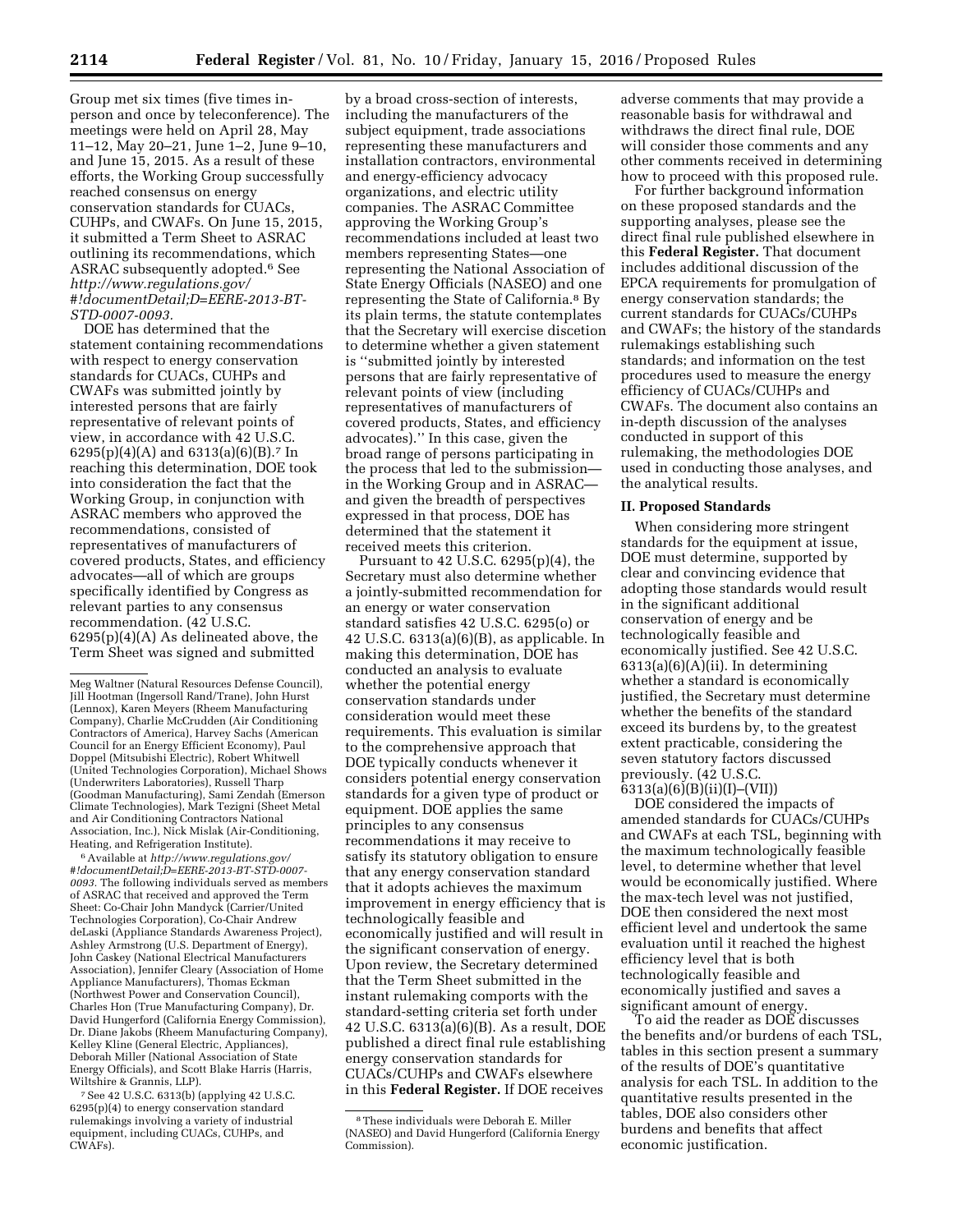*A. Benefits and Burdens of TSLs Considered for Small, Large, and Very Large Air-Cooled Commercial Package Air Conditioning and Heating Equipment* 

Table II.1 and Table II.2 summarize the quantitative impacts estimated for

each TSL for CUACs and CUHPs. The national impacts are measured over the lifetime of CUACs and CUHPs purchased in the 2018–2048 period. The energy savings, emissions reductions, and value of emissions reductions refer to full-fuel-cycle results. The efficiency

levels contained in each TSL are described in section V.A of the direct final rule.

# TABLE II.1—SUMMARY OF ANALYTICAL RESULTS FOR SMALL, LARGE, AND VERY LARGE AIR-COOLED COMMERCIAL PACKAGE AIR CONDITIONING AND HEATING EQUIPMENT: NATIONAL IMPACTS

| Category                                                                                                                                                                                                                              | TSL <sub>1</sub>                                                | TSL 2                                                          | <b>TSL 2.5</b>                                                              | Recommended<br>TSL*                                | TSL <sub>3</sub>                                      | <b>TSL 3.5</b>                                                 | TSL <sub>4</sub>                                                 | TSL 5                                                             |  |
|---------------------------------------------------------------------------------------------------------------------------------------------------------------------------------------------------------------------------------------|-----------------------------------------------------------------|----------------------------------------------------------------|-----------------------------------------------------------------------------|----------------------------------------------------|-------------------------------------------------------|----------------------------------------------------------------|------------------------------------------------------------------|-------------------------------------------------------------------|--|
| National FFC Energy Savings (quads)                                                                                                                                                                                                   |                                                                 |                                                                |                                                                             |                                                    |                                                       |                                                                |                                                                  |                                                                   |  |
|                                                                                                                                                                                                                                       | 5.3                                                             | 9.8                                                            | $13.9$                                                                      | $14.8$                                             | $15.9$                                                | $16.4$                                                         | $19.7$                                                           | 23.4                                                              |  |
|                                                                                                                                                                                                                                       |                                                                 |                                                                | NPV of Consumer Benefits (2014\$ billion)                                   |                                                    |                                                       |                                                                |                                                                  |                                                                   |  |
| 3% discount rate<br>7% discount rate                                                                                                                                                                                                  | 18.0<br>5.4                                                     | 32.8<br>$10.1$                                                 | 47.5<br>15.1                                                                | 50.0<br>$15.2$                                     | 53.7<br>$16.8$                                        | 55.3<br>$17.1$                                                 | 64.1<br>19.2                                                     | 68.2<br>18.8                                                      |  |
|                                                                                                                                                                                                                                       |                                                                 |                                                                | <b>Cumulative Emissions Reduction (Total FFC Emissions)</b>                 |                                                    |                                                       |                                                                |                                                                  |                                                                   |  |
| $CO2$ (million metric<br>tons).<br>$SO2$ (thousand tons)<br>$NOx$ (thousand tons)<br>$Hg (tons)$<br>$CH4$ (thousand tons)<br>$N_2O$ (thousand tons)<br>$CH4$ (million tons<br>$CO2$ eg **).<br>$N2O$ (thousand tons<br>$CO_2$ eq **). | 314<br>$164$<br>586<br>0.61<br>$1,401$<br>3.45<br>$39.2$<br>913 | 578<br>$303$<br>$1,080$<br>$1.12$<br>2,582<br>$6.35$<br>$72.3$ | 824    873    943<br>431<br>$1,538$<br>$1.59$<br>3,677<br>$9.05$<br>$103.0$ | 454<br>1,634<br>$1.68$<br>3,917<br>9.54<br>$109.7$ | 493<br>1,759<br>$1.82$<br>4,208<br>$10.34$<br>$117.8$ | 973<br>508<br>$1,815$<br>$1.88$<br>4,342<br>$10.67$<br>$121.6$ | $1,167$<br>610<br>$2.180$<br>2.25<br>5,215<br>$12.80$<br>$146.0$ | 1,383<br>722<br>2,584<br>2.66<br>6,185<br>15.16<br>173.2<br>4.017 |  |
|                                                                                                                                                                                                                                       | Value of Emissions Reduction (Total FFC Emissions)              |                                                                |                                                                             |                                                    |                                                       |                                                                |                                                                  |                                                                   |  |

| $CO2$ (2014\$ billion)†    1.845 to 27.53   3.409 to 50.82   4.870 to 72.52   5.046 to 75.94   5.556 to 82.83   5.729 to 85.44   6.860 to 102.4   8.127 to 121.4 |  |  |  |  |
|------------------------------------------------------------------------------------------------------------------------------------------------------------------|--|--|--|--|
| (2014\$ million).<br>$(2014\$ million).                                                                                                                          |  |  |  |  |

\* For the Recommended TSL, the NES is forecasted over the lifetime of equipment sold from 2018–2048. For the other TSLs, the NES is forecasted over the lifetime of equipment sold from 2019–2048.

\*\*CO<sub>2</sub>eq is the quantity of CO<sub>2</sub> that would have the same global warming potential (GWP).<br>† Range of the economic value of CO<sub>2</sub> reductions is based on estimates of the global benefit of reduced CO<sub>2</sub> emissions.

# TABLE II.2—SUMMARY OF ANALYTICAL RESULTS FOR SMALL, LARGE, AND VERY LARGE AIR-COOLED COMMERCIAL PACKAGE AIR CONDITIONING AND HEATING EQUIPMENT: MANUFACTURER AND CONSUMER IMPACTS

| Category                                                                           | TSL <sub>1</sub>                       | TSL <sub>2</sub>                 | <b>TSL 2.5</b>                                   | Recommended<br>TSL                     | TSL <sub>3</sub>                    | <b>TSL 3.5</b>                    | TSL <sub>4</sub>                   | TSL <sub>5</sub>                   |
|------------------------------------------------------------------------------------|----------------------------------------|----------------------------------|--------------------------------------------------|----------------------------------------|-------------------------------------|-----------------------------------|------------------------------------|------------------------------------|
|                                                                                    |                                        |                                  |                                                  | <b>Manufacturer Impacts</b>            |                                     |                                   |                                    |                                    |
| Industry NPV (2014\$<br>million) (No-new-<br>standards case INPV<br>$= 1,638.2$ ). | 1.431.0 to<br>1,705.5.                 | 1.421.9 to<br>1,758.6.           | 1,300.5 to<br>1,721.1.                           | 1.204.1 to<br>1,606.1.                 | 1,197.4 to<br>1,697.0.              | 1,138.2 to<br>1,670.3.            | 1,025.0 to<br>1,660.9.             | 762.7 to<br>1,737.6                |
| Industry NPV (%<br>change).                                                        | $(6.5)$ to 3.7                         | $(13.5)$ to 6.9                  | $(20.9)$ to 4.7                                  | $(26.8)$ to $(2.3)$                    | $(27.2)$ to 3.2                     | $(30.8)$ to 1.6                   | $(37.7)$ to 1.0                    | $(53.6)$ to 5.7                    |
|                                                                                    |                                        |                                  | Commercial Consumer Average LCC Savings (2014\$) |                                        |                                     |                                   |                                    |                                    |
| Small CUACs<br>Large CUACs<br>Very Large CUACs<br>Average *                        | $(210)$<br>3,997<br>$1.547$<br>$1,045$ | 870<br>3,728<br>$4.777$<br>1,971 | 3,777<br>7,991<br>8,610<br>5,340                 | 4,233<br>$10,135$<br>8,610<br>6,220    | 4,233<br>10,135<br>8,881<br>$6.238$ | 3,517<br>12,266<br>8,881<br>6,396 | 3,035<br>16,803<br>18.386<br>8.370 | 5,326<br>12,900<br>18.338<br>8,697 |
|                                                                                    |                                        |                                  |                                                  | <b>Commercial Consumer PBP (years)</b> |                                     |                                   |                                    |                                    |
| Small CUACs<br>Large CUACs<br>Very Large CUACs<br>Average *                        | 14.9<br>$1.3$<br>5.8                   | 8.5<br>2.4                       | 4.9<br>2.4<br>6.2<br>4.3                         | 4.9<br>2.6<br>6.2<br>4.4               | 4.9<br>2.6<br>7.2<br>4.5            | 2.6<br>2.6<br>7.2<br>$3.0$        | 2.5<br>2.5<br>5.6<br>$2.8$         | 4.6<br>4.6<br>6.3<br>4.8           |
|                                                                                    |                                        |                                  | % of Consumers that Experience Net Cost          |                                        |                                     |                                   |                                    |                                    |
| Small CUACs<br>Large CUACs<br>Very Large CUACs    7                                | 48<br>$0$                              | 25                               |                                                  | 2                                      | 5<br>2                              | $13$                              | 25                                 | 16<br>11                           |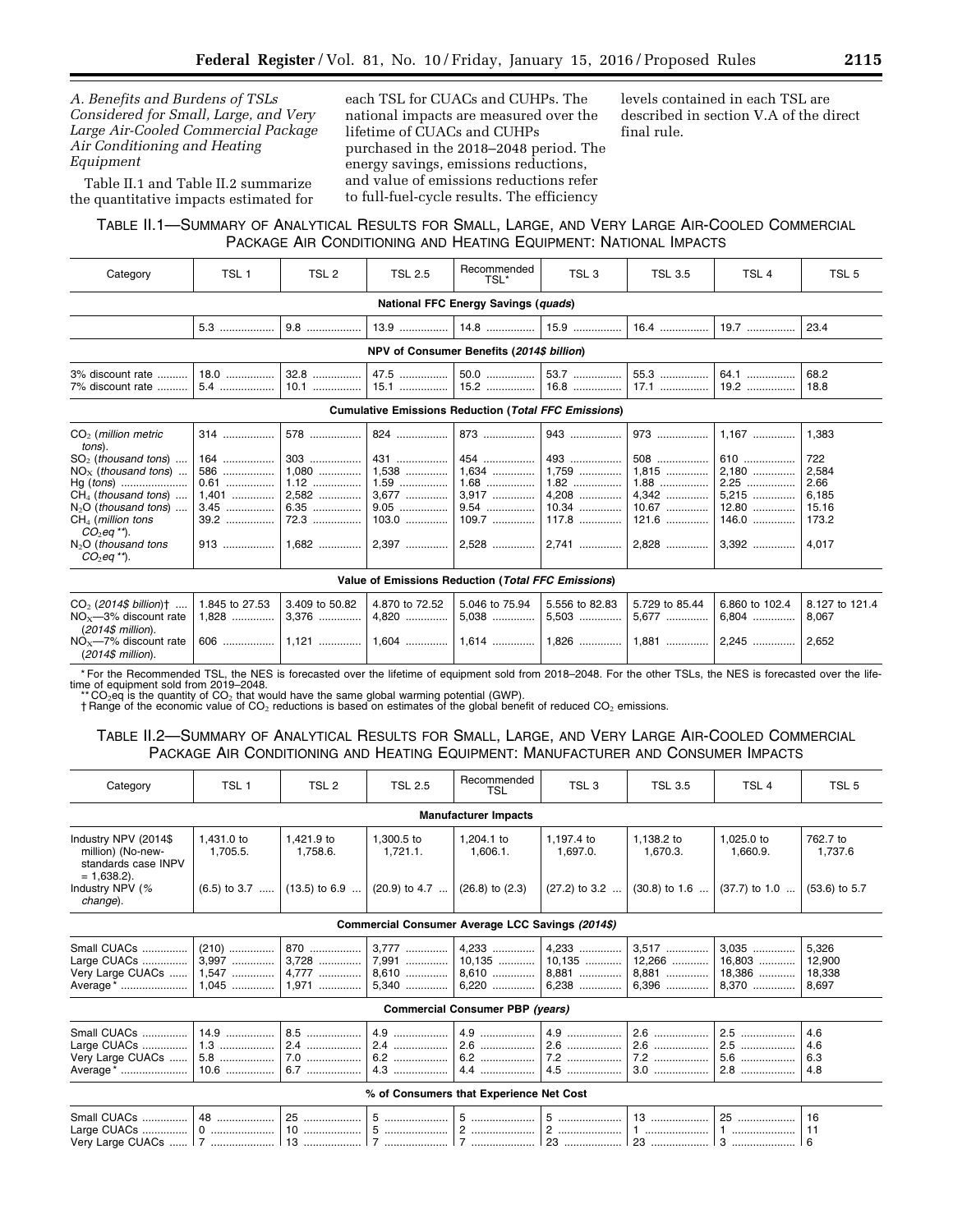TABLE II.2—SUMMARY OF ANALYTICAL RESULTS FOR SMALL, LARGE, AND VERY LARGE AIR-COOLED COMMERCIAL PACKAGE AIR CONDITIONING AND HEATING EQUIPMENT: MANUFACTURER AND CONSUMER IMPACTS—Continued

| Category    | <b>TCI</b><br>⊾ס | <b>TCI</b><br>$\overline{ }$<br>ے ∟ت ا | <b>TSL 2.5</b> | Recommended<br>TSL | TSL <sub>3</sub> | <b>TSL 3.5</b> | <b>TSL</b> | TSL <sub>t</sub> |
|-------------|------------------|----------------------------------------|----------------|--------------------|------------------|----------------|------------|------------------|
| Average<br> | or.<br>ےں<br>    | 20<br>                                 |                |                    |                  |                | 10<br>     | 14               |

Parentheses indicate negative  $(-)$  values. \* Weighted by shares of each equipment class in total projected shipments in the year of compliance.

DOE first considered TSL 5, which represents the max-tech efficiency levels. TSL 5 would save 23.4 quads of energy, an amount DOE considers significant. Under TSL 5, the NPV of consumer benefit would be \$18.8 billion using a discount rate of 7-percent, and \$68.2 billion using a discount rate of 3 percent.

The cumulative emissions reductions at TSL 5 are  $1,383$  million Mt of  $CO<sub>2</sub>$ , 722 thousand tons of  $SO<sub>2</sub>$ , 2,584 thousand tons of  $NO<sub>X</sub>$ , 2.66 tons of Hg, 6,185 thousand tons of  $CH<sub>4</sub>$  and 15.16 thousand tons of  $N_2O$ . The estimated monetary value of the  $CO<sub>2</sub>$  emissions reduction at TSL 5 ranges from \$8.127 billion to \$121.4 billion.

At TSL 5, the average LCC impact is a savings of \$5,326 for small CUACs, \$12,900 for large CUACs, and \$18,338 for very large CUACs. The simple payback period is 4.6 years for small CUACs, 4.6 years for large CUACs, and 6.3 years for very large CUACs. The fraction of consumers experiencing a net LCC cost is 16 percent for small CUACs, 11 percent for large CUACs, and 6 percent for very large CUACs. Although DOE did not estimate consumer impacts for CUHPs, the results would be very similar to those for CUACs for the reasons stated in section V.B.1 of the direct final rule.

At TSL 5, the projected change in INPV ranges from a decrease of \$881.9 million to an increase of \$93.1 million, which corresponds to a change of  $-53.7$ percent and 5.7 percent, respectively. The industry is expected to incur \$591.0 million in total conversion costs at this level. DOE projects that 98.7 percent of current equipment listings would require redesign at this level to meet this standard level today. At this level, DOE recognizes that manufacturers could face technical resource constraints. Manufacturers stated they would require additional engineering expertise and additional test laboratory capacity. It is unclear whether manufacturers could complete the hiring of the necessary technical expertise and construction of the necessary test facilities in time to allow for the redesign of all equipment to meet max-tech by 2019. Furthermore, DOE recognizes that a standard set at maxtech could greatly limit equipment

differentiation in the CUAC/CUHP market. By commoditizing a key differentiating feature, a standard set at max-tech would likely accelerate consolidaton in the industry.

The Secretary tentatively concludes that at TSL 5 for CUACs and CUHPs, the benefits of energy savings, positive NPV of consumer benefits, emission reductions, and the estimated monetary value of the emissions reductions would be outweighed by the economic burden on some consumers, and the impacts on manufacturers, including the conversion costs and profit margin impacts that could result in a large reduction in INPV. Consequently, the Secretary has tentatively concluded that TSL 5 is not economically justified.

DOE then considered TSL 4. TSL 4 would save 19.7 quads of energy, an amount DOE considers significant. Under TSL 4, the NPV of consumer benefit would be \$19.2 billion using a discount rate of 7-percent, and \$64.1 billion using a discount rate of 3 percent.

The cumulative emissions reductions at TSL 4 are  $1,167$  million Mt of  $CO<sub>2</sub>$ , 610 thousand tons of  $SO<sub>2</sub>$ , 2,180 thousand tons of  $NO<sub>X</sub>$ , 2.25 tons of Hg, 5,215 thousand tons of  $CH<sub>4</sub>$  and 12.80 thousand tons of  $N_2O$ . The estimated monetary value of the  $CO<sub>2</sub>$  emissions reduction at TSL 4 ranges from \$6.860 billion to \$102.4 billion.

At TSL 4, the average LCC impact is a savings of \$3,035 for small CUACs, \$16,803 for large CUACs, and \$18,386 for very large CUACs. The simple payback period is 2.5 years for small CUACs, 2.5 years for large CUACs, and 5.6 years for very large CUACs. The fraction of consumers experiencing a net LCC cost is 25 percent for small CUACs, 1 percent for large CUACs, and 3 percent for very large CUACs. Although DOE did not estimate consumer impacts for CUHPs, the results would be very similar to those for CUACs for the reasons stated in section V.B.1 of the direct final rule.

At TSL 4, the projected change in INPV ranges from a decrease of \$619.6 million to an increase of \$16.3 million, which corresponds to a change of  $-37.7$ percent and 1.0 percent, respectively. The industry is expected to incur \$538.8 million in total conversion costs at this

level. DOE projects that 96.0 percent of current equipment listings would require redesign at this level to meet this standard level today.

The Secretary tentatively concludes that at TSL 4 for CUACs and CUHPs, the benefits of energy savings, positive NPV of consumer benefits, emission reductions, and the estimated monetary value of the emissions reductions would be outweighed by the economic burden on some consumers, and the impacts on manufacturers, including the conversion costs and profit margin impacts that could result in a reduction in INPV. Consequently, the Secretary has tentatively concluded that TSL 4 is not economically justified.

DOE then considered TSL 3.5. TSL 3.5 would save 16.4 quads of energy, an amount DOE considers significant. Under TSL 3.5, the NPV of consumer benefit would be \$17.1 billion using a discount rate of 7-percent, and \$55.3 billion using a discount rate of 3 percent.

The cumulative emissions reductions at TSL 3.5 are 973 million Mt of  $CO<sub>2</sub>$ , 508 thousand tons of  $SO<sub>2</sub>$ , 1,815 thousand tons of  $NO<sub>X</sub>$ , 1.88 tons of Hg, 4,342 thousand tons of CH4, and 10.67 thousand tons of  $N<sub>2</sub>O$ . The estimated monetary value of the  $CO<sub>2</sub>$  emissions reduction at TSL 3.5 ranges from \$5.729 billion to \$85.44 billion.

At TSL 3.5, the average LCC impact is a savings of \$3,517 for small CUACs, \$12,266 for large CUACs, and \$8,881 for very large CUACs. The simple payback period is 2.6 years for small CUACs, 2.6 years for large CUACs, and 7.2 years for very large CUACs. The fraction of consumers experiencing a net LCC cost is 13 percent for small CUACs, 1 percent for large CUAC, and 23 percent for very large CUACs. Although DOE did not estimate consumer impacts for CUHPs, the results would be very similar to those for CUACs for the reasons stated in section V.B.1 of the direct final rule.

At TSL 3.5, the projected change in INPV ranges from a decrease of \$506.4 million to an increase of \$25.7 million, which corresponds to a change of  $-30.8$ percent and 1.6 percent, respectively. The industry is expected to incur \$489.2 million in total conversion costs at this level. DOE projects that 93.5 percent of current equipment listings would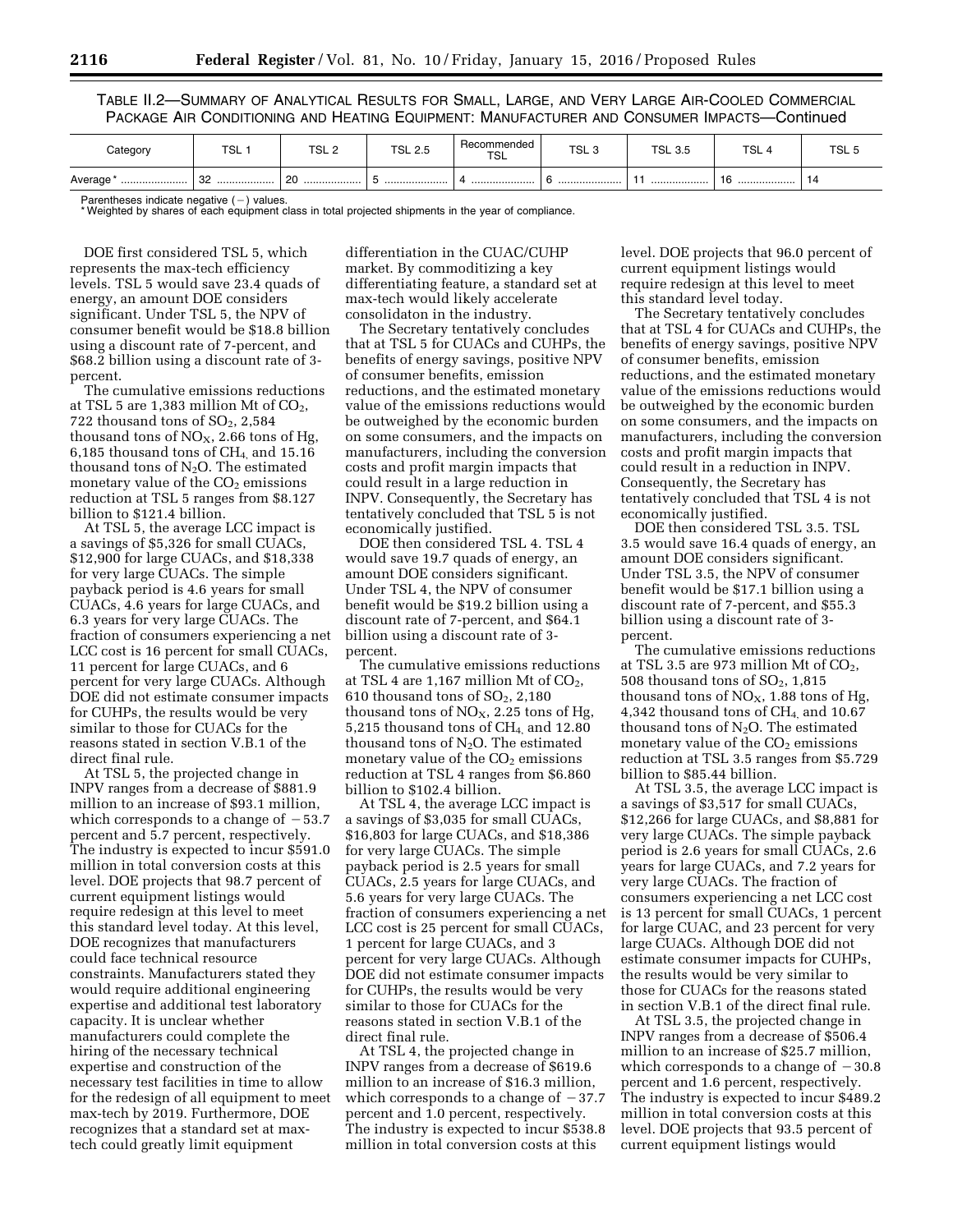require redesign at this level to meet this standard level today.

The Secretary tentatively concludes that at TSL 3.5 for CUACs and CUHPs, the benefits of energy savings, positive NPV of consumer benefits, emission reductions, and the estimated monetary value of the emissions reductions would be outweighed by the economic burden on some consumers, and the impacts on manufacturers, including the conversion costs and profit margin impacts that could result in a reduction in INPV. Consequently, the Secretary has tentatively concluded that TSL 3.5 is not economically justified.

DOE then considered TSL 3. TSL 3 would save 15.9 quads of energy, an amount DOE considers significant. Under TSL 3, the NPV of consumer benefit would be \$16.8 billion using a discount rate of 7-percent, and \$53.7 billion using a discount rate of 3 percent.

The cumulative emissions reductions at TSL 3 are 943 million Mt of  $CO<sub>2</sub>$ , 493 thousand tons of  $SO<sub>2</sub>$ , 1,759 thousand tons of  $NO<sub>X</sub>$ , 1.82 tons of Hg, 4,208 thousand tons of  $CH<sub>4</sub>$ , and 10.34 thousand tons of  $N_2O$ . The estimated monetary value of the  $CO<sub>2</sub>$  emissions reduction at TSL 3 ranges from \$5.556 billion to \$82.83 billion.

At TSL 3, the average LCC impact is a savings of \$4,233 for small CUACs, \$10,135 for large CUACs, and \$8,881 for very large CUACs. The simple payback period is 4.9 years for small CUACs, 2.6 years for large CUACs, and 7.2 years for very large CUACs. The fraction of consumers experiencing a net LCC cost is 5 percent for small CUACs, 2 percent for large CUAC, and 23 percent for very large CUACs. Although DOE did not estimate consumer impacts for CUHPs, the results would be very similar to those for CUACs for the reasons stated in section V.B.1 of the direct final rule.

At TSL 3, the projected change in INPV ranges from a decrease of \$447.2 million to an increase of \$52.4 million, which corresponds to a change of  $-27.2$ percent and 3.2 percent, respectively. DOE projects that 81.6 percent of current equipment listings would require redesign at this level to meet this standard level today.

The Secretary tentatively concludes that at TSL 3 for CUACs and CUHPs, the benefits of energy savings, positive NPV of consumer benefits, emission reductions, and the estimated monetary value of the emissions reductions would be outweighed by the economic burden on some consumers, and the impacts on manufacturers, including the conversion costs and profit margin impacts that could result in a large reduction in INPV. Consequently, the Secretary has tentatively concluded that TSL 3 is not economically justified.

DOE then considered the Recommended TSL, which reflects the standard levels recommended by the Working Group. The Recommended TSL would save 14.8 quads of energy, an amount DOE considers significant. Under the Recommended TSL, the NPV of consumer benefit would be \$15.2 billion using a discount rate of 7 percent, and \$50.0 billion using a discount rate of 3-percent.

The cumulative emissions reductions at the Recommended TSL are 873 million Mt of  $CO<sub>2</sub>$ , 454 thousand tons of  $SO<sub>2</sub>$ , 1,634 thousand tons of NO<sub>x</sub>, 1,68 tons of Hg,  $3,917$  thousand tons of CH<sub>4</sub>, and 9.54 thousand tons of  $N_2O$ . The estimated monetary value of the  $CO<sub>2</sub>$ emissions reduction at the Recommended TSL ranges from \$5.046 billion to \$75.94 billion.

At the Recommended TSL, the average LCC impact is a savings of \$4,233 for small CUACs, \$10,135 for large CUACs, and \$8,610 for very large CUACs. The simple payback period is 4.9 years for small CUACs, 2.6 years for large CUACs, and 6.2 years for very large CUACs. The fraction of consumers experiencing a net LCC cost is 5 percent for small CUACs, 2 percent for large CUACs, and 7 percent for very large CUACs. Although DOE did not estimate consumer impacts for CUHPs, the results would be very similar to those for CUACs for the reasons stated in section V.B.1 of the direct final rule.

The Recommended TSL, as presented by the Working Group and approved by ASRAC, aligns the effective dates of the CUAC/CUHP and CWAF rulemakings. That approach adopts the ASHRAE 90.1–2013 efficiency levels in 2018 and a higher level in in 2023 as recommended by the Working Group. DOE anticipates that aligning the effective dates will reduce total conversion costs and cumulative regulatory burden, while also allowing industry to gain clarity on potential regulations that could affect refrigerant availability before the higher appliance standard takes effect in 2023. DOE projects that 31.5 percent of current equipment listings would require redesign at this level to meet the 2018 standard level, while 79.6 percent of current equipment listings would require redesign at this level to meet the 2023 standard level.

At the Recommended TSL, the projected change in INPV ranges from a

decrease of \$440.4 million to a decrease of \$38.5 million, which corresponds to a change of  $-26.8$  percent and  $-2.3$ percent, respectively. The industry is expected to incur \$520.8 million in total conversion costs at this level. However, the industry members of the Working Group noted that aligning the compliance dates for the CUAC/CUHP and CWAF standards in the manner recommended would allow manufacturers to coordinate their redesign and testing expenses for these equipment. (CUAC: AHRI and ACEEE, No. 80 at p. 1). With this coordination, manufacturers explained that there would be a reduction in the total conversion costs associated with the direct final rule. The resulting synergies from aligning the CUAC/CUHP and CWAF compliance dates would produce INPV impacts that are less severe than the forecasted INPV range of  $-26.8$ percent to  $-2.3$  percent.

After considering the analysis and weighing the benefits and burdens, DOE has tentatively determined that the recommended standards are in accordance with 42 U.S.C. 6313(a)(6)(B), which contains provisions for adopting a uniform national standard more stringent than the amended ASHRAE Standard 90.1 for the equipment considered in this document. Specifically, the Secretary has tentatively determined, supported by clear and convincing evidence that such adoption would result in the significant additional conservation of energy and is technologically feasible and economically justified. In determining whether the recommended standards are economically justified, the Secretary has tentatively determined that the benefits of the recommended standards exceed the burdens. Namely, the Secretary has tentatively concluded that under the recommended standards for CUACs and CUHPs, the benefits of energy savings, positive NPV of consumer benefits, emission reductions, the estimated monetary value of the emissions reductions, and positive average LCC savings would outweigh the negative impacts on some consumers and on manufacturers, including the conversion costs that could result in a reduction in INPV for manufacturers.

The proposed amended energy conservation standards for CUACs and CUHPs, which prescribe the minimum allowable IEER and, for commercial unitary heat pumps, COP, are shown in Table II.3.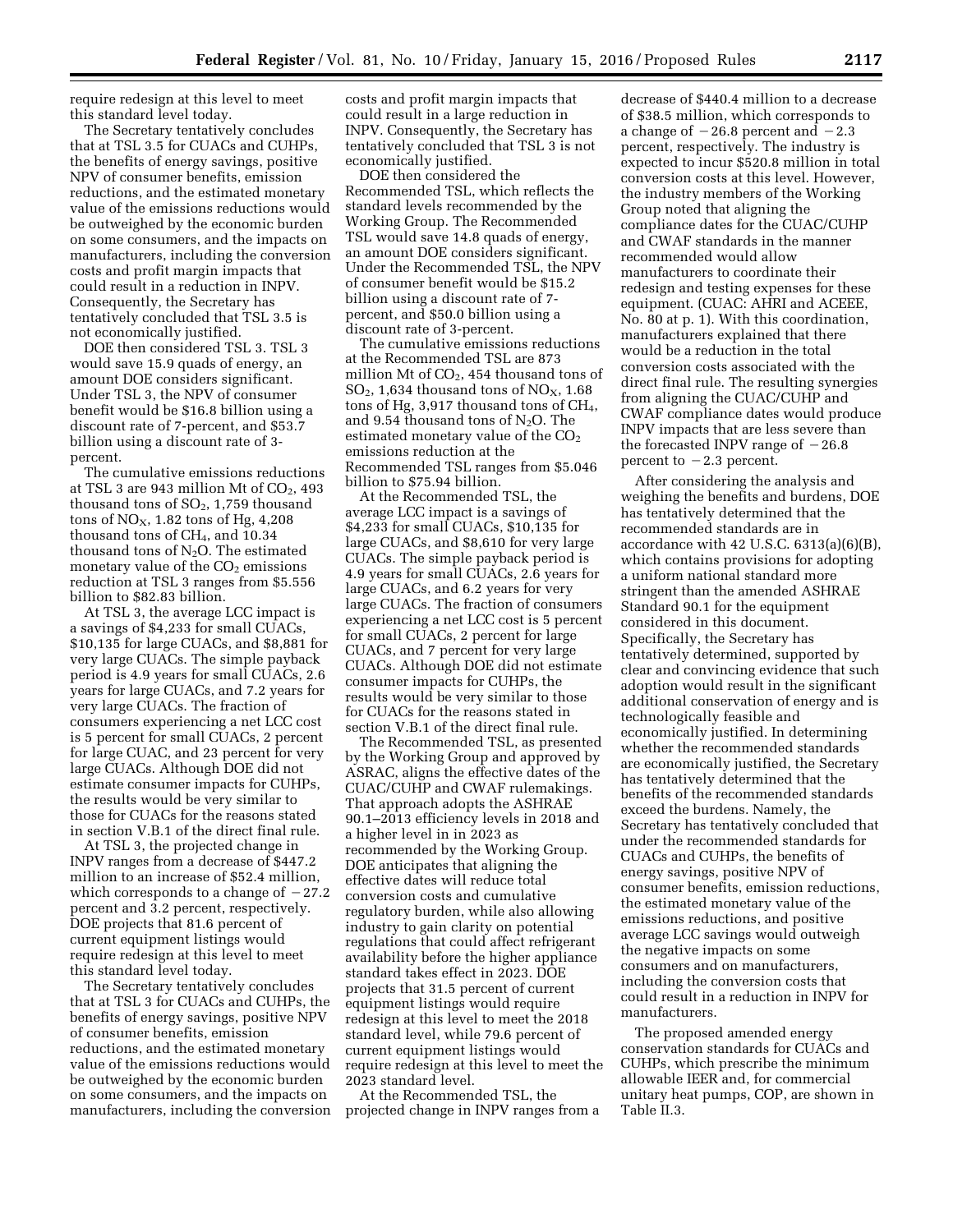Ξ

# TABLE II.3—PROPOSED ENERGY CONSERVATION STANDARDS FOR SMALL, LARGE, AND VERY LARGE AIR-COOLED COMMERCIAL PACKAGE AIR CONDITIONING AND HEATING EQUIPMENT

| Equipment type                                                                                                |    | Heating type                                  | Proposed en-<br>ergy con-<br>servation<br>standard | Compliance<br>date                                       |
|---------------------------------------------------------------------------------------------------------------|----|-----------------------------------------------|----------------------------------------------------|----------------------------------------------------------|
| Small Commercial Packaged AC and HP (Air-Cooled)-265,000<br>Btu/h and <135,000 Btu/h Cooling Capacity.        | AC | Electric Resistance Heating or No<br>Heating. | 12.9 IEER<br>14.8 IEER                             | January 1,<br>2018.<br>January 1,<br>2023.               |
|                                                                                                               |    | All Other Types of Heating                    | 12.7 IEER<br>14.6 IEER                             | January 1,<br>2018.<br>January 1,<br>2023.               |
|                                                                                                               | HP | Electric Resistance Heating or No<br>Heating. | 12.2 IEER<br>3.3 COP<br>14.1 IEER<br>3.4 COP       | January 1,<br>2018.<br>January 1,                        |
|                                                                                                               |    | All Other Types of Heating                    | 12.0 IEER<br>3.3 COP<br>13.9 IEER                  | 2023.<br>January 1,<br>2018.                             |
| Large Commercial Packaged AC and HP (Air-Cooled)–2135,000<br>Btu/h and <240,000 Btu/h Cooling Capacity.       | AC | Electric Resistance Heating or No<br>Heating. | 3.4 COP<br>12.4 IEER<br>14.2 IEER                  | January 1,<br>2023.<br>January 1,<br>2018.<br>January 1, |
|                                                                                                               |    | All Other Types of Heating                    | 12.2 IEER<br>14.0 IEER                             | 2023.<br>January 1,<br>2018.<br>January 1,<br>2023.      |
|                                                                                                               | HP | Electric Resistance Heating or No<br>Heating. | 11.6 IEER<br>3.2 COP<br>13.5 IEER<br>3.3 COP       | January 1,<br>2018.<br>January 1,                        |
|                                                                                                               |    | All Other Types of Heating                    | 11.4 IEER<br>3.2 COP<br>13.3 IEER<br>3.3 COP       | 2023.<br>January 1,<br>2018.<br>January 1,               |
| Very Large Commercial Packaged AC and HP (Air-Cooled)-<br>≥240,000 Btu/h and <760,000 Btu/h Cooling Capacity. | AC | Electric Resistance Heating or No<br>Heating. | 11.6 IEER<br>13.2 IEER                             | 2023.<br>January 1,<br>2018.<br>January 1,<br>2023.      |
|                                                                                                               |    | All Other Types of Heating                    | 11.4 IEER<br>13.0 IEER                             | January 1,<br>2018.<br>January 1,<br>2023.               |
|                                                                                                               | HP | Electric Resistance Heating or No<br>Heating. | 10.6 IEER<br>3.2 COP<br>12.5 IEER<br>3.2 COP       | January 1,<br>2018.<br>January 1,                        |
|                                                                                                               |    | All Other Types of Heating                    | 10.4 IEER<br>3.2 COP<br>12.3 IEER                  | 2023.<br>January 1,<br>2018.                             |
|                                                                                                               |    |                                               | 3.2 COP                                            | January 1,<br>2023.                                      |

Ξ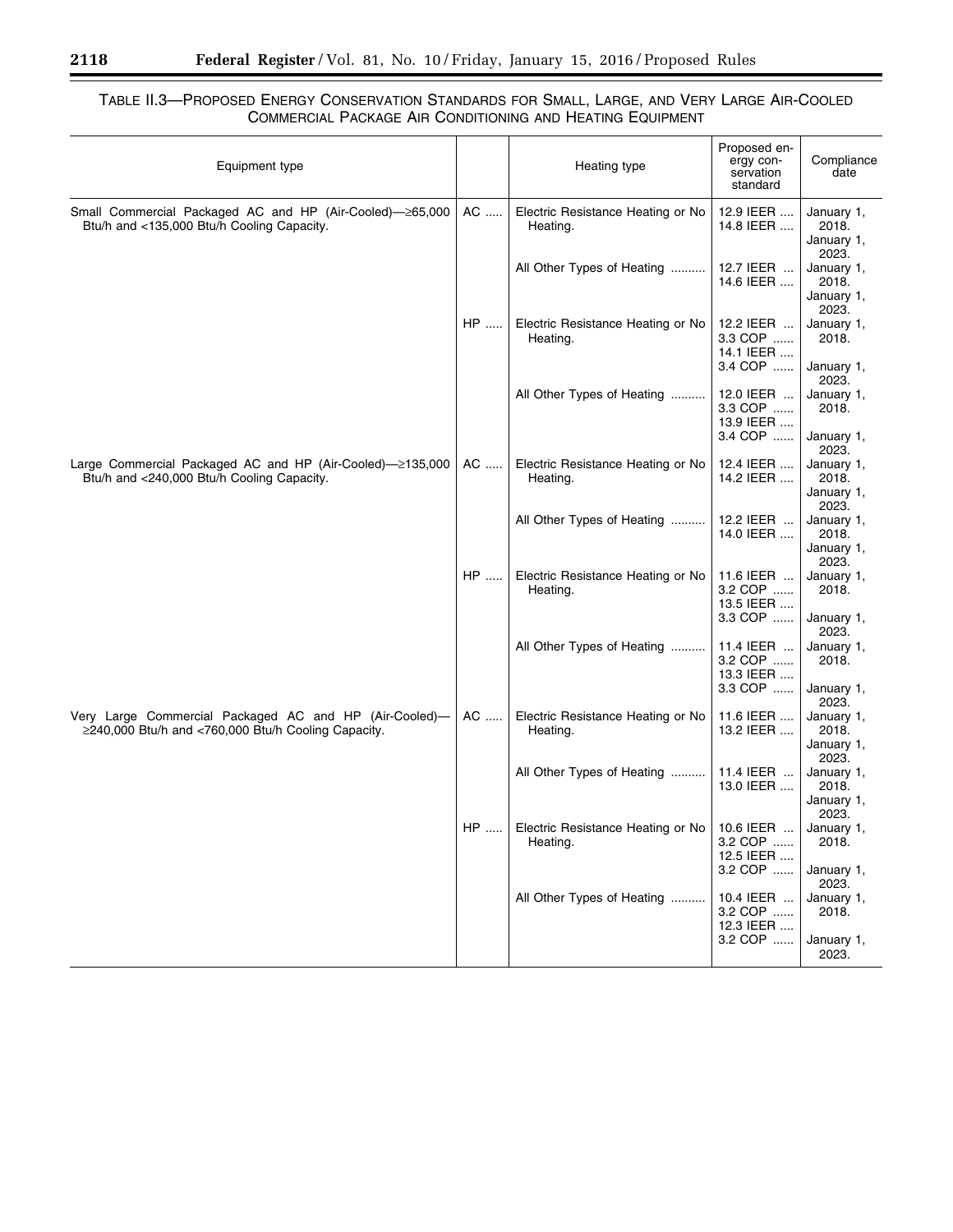The benefits and costs of the proposed standards—which mimic those found in the direct final rule—can also be expressed in terms of annualized values. The annualized net benefit is the sum of: (1) The annualized national economic value (expressed in 2014\$) of the benefits from operating equipment that meet the adopted standards (consisting primarily of operating cost savings from using less energy, minus increases in product purchase costs, and (2) the annualized monetary value of the benefits of  $CO<sub>2</sub>$  and  $NO<sub>X</sub>$  emission reductions.9

Table II.4 shows the annualized values for CUACs and CUHPs under the Recommended TSL, expressed in 2014\$. The results under the primary estimate are as follows. Using a 7-percent discount rate for benefits and costs other than  $CO<sub>2</sub>$  reduction, (for which DOE used a 3-percent discount rate along with the SCC series that has a value of  $$40.0/t$  in 2015),<sup>10</sup> the estimated cost of the standards in this rule is \$708 million per year in increased equipment costs, while the estimated annual benefits are \$2,099 million in reduced equipment operating costs, \$1,320

million in  $CO<sub>2</sub>$  reductions, and \$147.5 million in reduced  $NO<sub>x</sub>$  emissions. In this case, the net benefit amounts to \$2,859 million per year. Using a 3 percent discount rate for all benefits and costs and the SCC series has a value of \$40.0/t in 2015, the estimated cost of the standards is \$792 million per year in increased equipment costs, while the estimated annual benefits are \$3,441 million in reduced operating costs, \$1,320 million in  $CO<sub>2</sub>$  reductions, and \$267.3 million in reduced  $NO<sub>X</sub>$ emissions. In this case, the net benefit amounts to \$4,237 million per year.

# TABLE II.4—ANNUALIZED BENEFITS AND COSTS OF PROPOSED STANDARDS FOR SMALL, LARGE, AND VERY LARGE AIR-COOLED COMMERCIAL PACKAGE AIR CONDITIONING AND HEATING EQUIPMENT

|                     |                                                           |                                                                                                                                                                                    | Million 2014\$/year                                                                                                                  |                                                                                                                                |  |
|---------------------|-----------------------------------------------------------|------------------------------------------------------------------------------------------------------------------------------------------------------------------------------------|--------------------------------------------------------------------------------------------------------------------------------------|--------------------------------------------------------------------------------------------------------------------------------|--|
|                     | Discount rate<br>(% )                                     | Primary<br>estimate*                                                                                                                                                               | Low net<br>benefits<br>estimate                                                                                                      | High net<br>benefits<br>estimate                                                                                               |  |
| <b>Benefits</b>     |                                                           |                                                                                                                                                                                    |                                                                                                                                      |                                                                                                                                |  |
|                     | 7% plus $CO2$<br>range.<br>7   <br>3 plus $CO2$<br>range. | $2,099$<br>$3,441$<br>357<br>1,320<br>1,973   <br>$4,028$<br>147.5<br>267.3<br>$\begin{array}{c} 2,603 \text{ to} \\ 6,275. \end{array}$<br>$3,566$<br>4,065 to<br>7,737.<br>5,028 | 2,021<br>3,287<br>355<br>$1,313$<br>$1,964$<br>4,009<br>146.7<br>265.9<br>2,522 to<br>6,176.<br>3,481<br>3,908 to<br>7,561.<br>4,866 | 2,309<br>3,830<br>361<br>1,337<br>1,999<br>4,080<br>149.5<br>270.7<br>2,820 to<br>6,539<br>3,796<br>4,462 to<br>8,181<br>5,438 |  |
| Costs               |                                                           |                                                                                                                                                                                    |                                                                                                                                      |                                                                                                                                |  |
|                     | $7$                                                       | 708<br>792                                                                                                                                                                         | 888<br>1028                                                                                                                          | 275<br>231                                                                                                                     |  |
| <b>Net Benefits</b> |                                                           |                                                                                                                                                                                    |                                                                                                                                      |                                                                                                                                |  |
|                     | $7\%$ plus $CO2$                                          | 1.895 to                                                                                                                                                                           | 1.635 to                                                                                                                             | 2.546 to                                                                                                                       |  |

| Total <sup>++</sup> | 7% plus $CO2$ | .895 to    | .635 to    | 2.546 to<br>6.265 |
|---------------------|---------------|------------|------------|-------------------|
|                     | range.        | 5.567.     | 5,288.     |                   |
|                     |               | 2.859<br>. | 2.593<br>. | 3,521             |
|                     | 3 plus $CO2$  | 3.274 to   | 2.879 to   | 4.232 to          |
|                     | range.        | 6.945.     | 6,533.     | 7,951             |
|                     |               | דממ<br>    | 3,838<br>  | 5.207             |

\* This table presents the annualized costs and benefits associated with CUACs and CUHPs shipped in 2018–2048. These results include benefits to consumers which accrue after 2048 from the CUACs and CUHPs purchased in 2018–2048. The results account for the incremental variable and fixed costs incurred by manufacturers due to the standard, some of which may be incurred in preparation for the rule. The Primary, Low Benefits, and High Benefits estimates utilize projections of energy prices from the *AEO 2015* Reference case, Low Economic Growth case, and High Economic Growth case, respectively. In addition, incremental product costs reflect a constant price trend in the Primary estimate, a slightly increasing price trend in the Low Benefits estimate, and a slightly decreasing price trend in the Low Benefits estimate. The methods used to project price trends are explained in section IV.D.1.

\*\* The CO<sub>2</sub> values represent global monetized values of the SCC, in 2014\$, in 2015 under several scenarios of the updated SCC values. The fourth case rep-<br>first three cases use the averages of SCC distributions calculate resents the 95th percentile of the SCC distribution calculated using a 3% discount rate. The SCC time series incorporate an escalation factor. † Total Benefits for both the 3% and 7% cases are derived using the series corresponding to the average SCC with 3-percent discount rate (\$40.0/ t) case. In the rows labeled "7% plus CO<sub>2</sub> range" and "3% plus CO<sub>2</sub> range," the operating cost and NO<sub>X</sub> benefits are calculated using the labeled discount rate, and those values are added to the full range of  $CO<sub>2</sub>$  values.

shipments occur (2020, 2030, *etc.*), and then discounted the present value from each year to 2015. The calculation uses discount rates of 3- and 7-percent for all costs and benefits except for the value of  $CO<sub>2</sub>$  reductions, for which DOE used casespecific discount rates. Using the present value,

<sup>9</sup>To convert the time-series of costs and benefits into annualized values, DOE calculated a present value in 2014, the year used for discounting the NPV of total consumer costs and savings. For the benefits, DOE calculated a present value associated with each year's shipments in the year in which the

DOE then calculated the fixed annual payment over a 30-year period, starting in the compliance year that yields the same present value.

<sup>10</sup> DOE used a 3-percent discount rate because the SCC values for the series used in the calculation were derived using a 3-percent discount rate.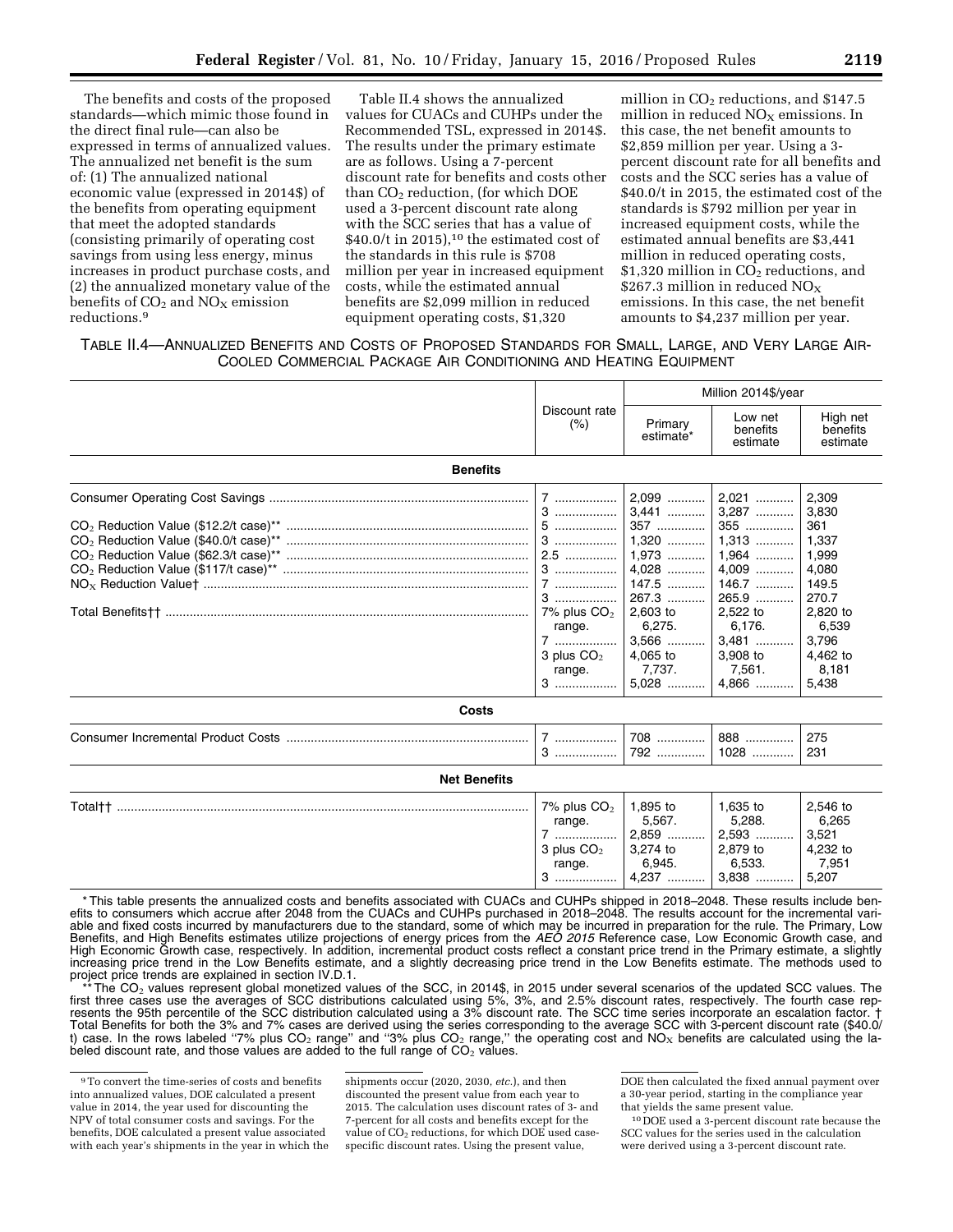$\dagger$  The \$/ton values used for NO<sub>X</sub> are described in section IV.L.2 of the direct final rule. DOE estimated the monetized value of NOx emissions reductions using benefit per ton estimates from the Regulatory Impact Analysis titled, ''*Proposed Carbon Pollution Guidelines for Existing Power*  Plants and Emission Standards for Modified and Reconstructed Power Plants," published in June 2014 by EPA's Office of Air Quality Planning and Standards. (Available at: *[http://www3.epa.gov/ttnecas1/regdata/RIAs/111dproposalRIAfinal0602.pdf.](http://www3.epa.gov/ttnecas1/regdata/RIAs/111dproposalRIAfinal0602.pdf)*) For DOE's Primary Estimate and Low Net Benefits Estimate, the agency is presenting a national benefit-per-ton estimate for particulate matter emitted from the Electric Generating Unit sector based on an estimate of premature mortality derived from the ACS study (Krewski et al., 2009). For DOE's High Net Benefits Estimate, the benefit-per-ton estimates were based on the Six Cities study (Lepuele et al., 2011), which are nearly two-and-a-half times larger than those from the ACS study. Because of the sensitivity of the benefit-per-ton estimate to the geographical considerations of sources and receptors of emission, DOE intends to investigate refinements to the agency's current approach of one national estimate by assessing the regional approach taken by EPA's Regulatory Impact Analysis for the Clean Power Plan Final Rule.

Than all the onefits for both the 3% and 7% cases are derived using the series corresponding to the average SCC with 3-percent discount rate (\$40.0/t) case. In the rows labeled "7% plus CO2 range" and "3% plus CO2 range," labeled discount rate, and those values are added to the full range of  $CO<sub>2</sub>$  values.

# *B. Benefits and Burdens of TSLs Considered for Commercial Warm Air Furnaces*

Table II.5 and Table II.6 summarize the quantitative impacts estimated for each TSL for CWAFs. For TSL 2, the national impacts are projected over the lifetime of equipment sold in 2023– 2048. For the other TSLs, the impacts are projected over the lifetime of equipment sold in 2019–2048. The

energy savings, emissions reductions, and value of emissions reductions refer to full-fuel-cycle results. The efficiency levels contained in each TSL are described in section V.A of the direct final rule.

#### TABLE II.5—SUMMARY OF ANALYTICAL RESULTS FOR COMMERCIAL WARM AIR FURNACES: NATIONAL IMPACTS

| Trial standard level<br>  0.41    0.41    2.4 |  |  |  |  |
|-----------------------------------------------|--|--|--|--|
|                                               |  |  |  |  |
|                                               |  |  |  |  |

| <b>NPV OF CONSUMER COSTS AND DENETIES 20145 DIMON</b> |       |                   |                    |  |  |
|-------------------------------------------------------|-------|-------------------|--------------------|--|--|
| 3% discount rate<br>7% discount<br>rate               | <br>. | .<br><br>v.v<br>. | -1<br>-ט<br>.<br>. |  |  |

**NPV of consumer costs and benefits 2014\$ billion** 

#### **Cumulative FFC emissions reduction**

|--|--|--|--|--|--|

| Value of emissions reduction |                                                                                      |              |                                          |  |        |
|------------------------------|--------------------------------------------------------------------------------------|--------------|------------------------------------------|--|--------|
|                              | 79.8 to 1,185   71.4 to 1,078   126 to 1,891   126 to 1,897   713 to                 |              |                                          |  | 10.809 |
|                              | 120 to 264    110 to 243    188 to 414    192 to 424    1258 to 2772<br>42.3 to 94.4 | 36.1 to 80.9 | 64.2 to 144    65.9 to 147    423 to 945 |  |        |

For TSL 2, the impacts are projected over the lifetime of equipment sold in 2023–2048. For the other TSLs, the impacts are projected over the lifetime of equipment sold in 2019–2048.

 $CO<sub>2</sub>$ eq is the quantity of  $CO<sub>2</sub>$  that would have the same global warming potential (GWP).

\*\* Range of the economic value of CO<sub>2</sub> reductions is based on estimates of the global benefit of reduced CO<sub>2</sub> emissions.

# TABLE II.6—SUMMARY OF ANALYTICAL RESULTS FOR COMMERCIAL WARM AIR FURNACES: MANUFACTURER AND CONSUMER IMPACTS\*

|                                                                                               | <b>Trial standard level</b> |                                          |                       |                  |                           |  |
|-----------------------------------------------------------------------------------------------|-----------------------------|------------------------------------------|-----------------------|------------------|---------------------------|--|
| Category                                                                                      |                             | 2                                        |                       |                  | 5                         |  |
|                                                                                               | <b>Manufacturer Impacts</b> |                                          |                       |                  |                           |  |
| Industry NPV (2014\$ million) (No-New-Standards Case INPV = $\vert$ 85.8 to 92.6<br>$96.3$ ). |                             | 83.0 to 90.5                             | 65.5 to 125.2         | 60.4 to 124.8    | $(19.3)$ to<br>143.5      |  |
|                                                                                               | $(11.0)$ to<br>(3.9).       | $(13.9)$ to<br>$(6.1)$ .                 | $(32.0)$ to 29.9      | $(37.3)$ to 29.5 | $(120.1)$ to<br>49.0      |  |
| Consumer average LCC savings (2014\$)                                                         |                             |                                          |                       |                  |                           |  |
|                                                                                               | \$284<br>NA ……………           | $$400$<br>$$284$   \$285    \$75    \$79 | \$75<br>  NA    \$400 | $$75$            | \$766<br>\$1,817<br>\$781 |  |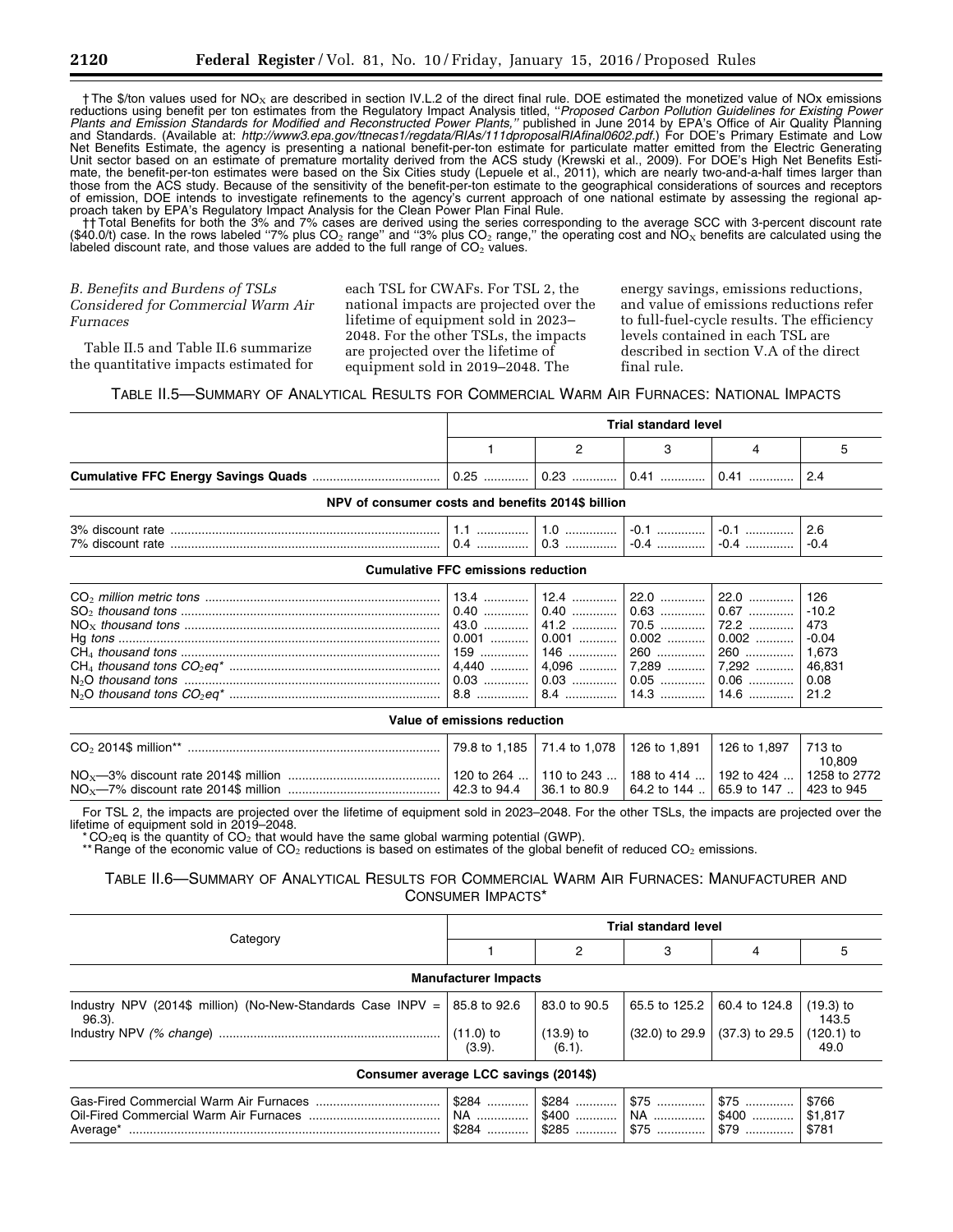TABLE II.6—SUMMARY OF ANALYTICAL RESULTS FOR COMMERCIAL WARM AIR FURNACES: MANUFACTURER AND CONSUMER IMPACTS\*—Continued

|                                         | <b>Trial standard level</b> |                            |  |  |            |  |  |  |  |
|-----------------------------------------|-----------------------------|----------------------------|--|--|------------|--|--|--|--|
| Category                                |                             |                            |  |  |            |  |  |  |  |
| Consumer simple PBP (years)             |                             |                            |  |  |            |  |  |  |  |
|                                         |                             |                            |  |  |            |  |  |  |  |
| % of Consumers that Experience Net Cost |                             |                            |  |  |            |  |  |  |  |
|                                         |                             | $6\%$   $6\%$   58%    58% |  |  | 58%<br>54% |  |  |  |  |

\* Weighted by shares of each equipment class in total projected shipments in 2019.

† At max tech, the standard will likely require CWAF manufacturers to make design changes to the cooling components of commercial HVAC products and to the chassis that houses the heating and cooling components. Because these cooling system changes are triggered by the CWAF standard, they are taken into account in the MIA's estimate of conversion costs. The additional expense of updating the commercial cooling product contributes to an INPV loss that is greater than 100%.

DOE first considered TSL 5, which represents the max-tech efficiency levels. TSL 5 would save 2.4 quads of energy, an amount DOE considers significant. Under TSL 5, the NPV of consumer cost would be \$0.4 billion using a 7-percent discount rate, and the NPV of consumer benefit would be \$2.6 billion using a 3-percent discount rate.

The cumulative emissions reductions at TSL 5 are  $126$  Mt of  $CO<sub>2</sub>$ , 473 thousand tons of  $NO<sub>X</sub>$ , 1,673 thousand tons of CH4, and 0.08 thousand tons of N2O. Projected emissions show an increase of 10.2 thousand tons of  $SO<sub>2</sub>$ and 0.04 ton of Hg. The estimated monetary value of the  $CO<sub>2</sub>$  emissions reduction at TSL 5 ranges from \$713 million to \$10,809 million.

At TSL 5, the average LCC impact is a savings of \$766 for gas-fired CWAFs and \$1,817 for oil-fired CWAFs. The simple payback period is 11.3 years for gas-fired CWAFs and 7.5 years for oilfired CWAFs. The fraction of consumers experiencing a net LCC cost is 58 percent for gas-fired CWAF and 54 percent for oil-fired CWAFs.

At TSL 5, the projected change in INPV ranges from a decrease of \$115.7 million to an increase of \$47.2 million, which corresponds to a change of  $-120.1$  percent and 49.0 percent, respectively. The industry is expected to incur \$157.5 million in total conversion costs at this level. DOE projects that 99 percent of current equipment listings would require redesign at this level.

The Secretary tentatively concludes that at TSL 5 for CWAFs, the benefits of energy savings, positive NPV of consumer benefits using a discount rate of 3 percent, emission reductions, and the estimated monetary value of the emissions reductions would be outweighed by the economic burden on most consumers, the negative NPV of

consumer benefits using a 7-percent discount rate, and the impacts on manufacturers, including the conversion costs and profit margin impacts that could result in a large reduction in INPV. Consequently, the Secretary has tentatively concluded that TSL 5 is not economically justified.

DOE then considered TSL 4. TSL 4 would save 0.41 quads of energy, an amount DOE considers significant. Under TSL 4, the NPV of consumer cost would be \$0.4 billion using a 7-percent discount rate, and \$0.1 billion using a 3-percent discount rate.

The cumulative emissions reductions at TSL 4 are 22 Mt of  $CO<sub>2</sub>$ , 0.67 thousand tons of  $SO<sub>2</sub>$ , 72.2 thousand tons of  $NO<sub>X</sub>$ , 0.002 ton of Hg, 260 thousand tons of CH4, and 0.06 thousand tons of  $N_2O$ . The estimated monetary value of the  $CO<sub>2</sub>$  emissions reduction at TSL 4 ranges from \$126 million to \$1,897 million.

At TSL 4, the average LCC impact is a savings of \$75 for gas-fired CWAFs and \$400 for oil-fired CWAFs. The simple payback period is 12.3 years for gas-fired CWAFs and 1.9 years for oilfired CWAFs. The fraction of consumers experiencing a net LCC cost is 58 percent for gas-fired CWAFs, and 11 percent for oil-fired CWAFs.

At TSL 4, the projected change in INPV ranges from a decrease of \$35.9 million to an increase of \$28.4 million, which corresponds to a change of  $-37.3$ percent and 29.5 percent, respectively. The industry is expected to incur \$47.6 million in total conversion costs at this level. DOE projects that 94 percent of current product listings would require redesign at this level.

The Secretary tentatively concludes that at TSL 4 for CWAFs, the benefits of energy savings, emission reductions, and the estimated monetary value of the

emissions reductions would be outweighed by the economic burden on many consumers, negative NPV of consumer benefits, and the impacts on manufacturers, including the conversion costs and profit margin impacts that could result in a large reduction in INPV. Consequently, the Secretary has tentatively concluded that TSL 4 is not economically justified.

DOE then considered TSL 3. TSL 3 would save 0.41 quads of energy, an amount DOE considers significant. Under TSL 3, the NPV of consumer cost would be \$0.4 billion using a 7-percent discount rate, and \$0.1 billion using a 3-percent discount rate.

The cumulative emissions reductions at TSL 3 are 22 Mt of  $CO<sub>2</sub>$ , 0.63 thousand tons of  $SO<sub>2</sub>$ , 70.5 thousand tons of  $NO<sub>X</sub>$ , 0.002 ton of Hg, 260 thousand tons of  $CH<sub>4</sub>$  and 0.05 thousand tons of  $N_2O$ . The estimated monetary value of the  $CO<sub>2</sub>$  emissions reduction at TSL 3 ranges from \$126 million to \$1,891 million.

At TSL 3, the average LCC impact is a savings of \$75 for gas-fired CWAFs. The simple payback period is 12.3 years for gas-fired CWAFs. The fraction of consumers experiencing a net LCC cost is 58 percent for gas-fired CWAFs. The EL at TSL 3 for oil-fired CWAFs is the baseline, so there are no LCC impacts for oil-fired CWAFs at TSL 3.

At TSL 3, the projected change in INPV ranges from a decrease of \$30.9 million to an increase of \$28.8 million, which corresponds to a change of  $-32.0$ percent and 29.9 percent, respectively. The industry is expected to incur \$41.0 million in total conversion costs at this level. DOE projects that 91 percent of current equipment listings would require redesign at this level.

The Secretary tentatively concludes that at TSL 3 for CWAFs, the benefits of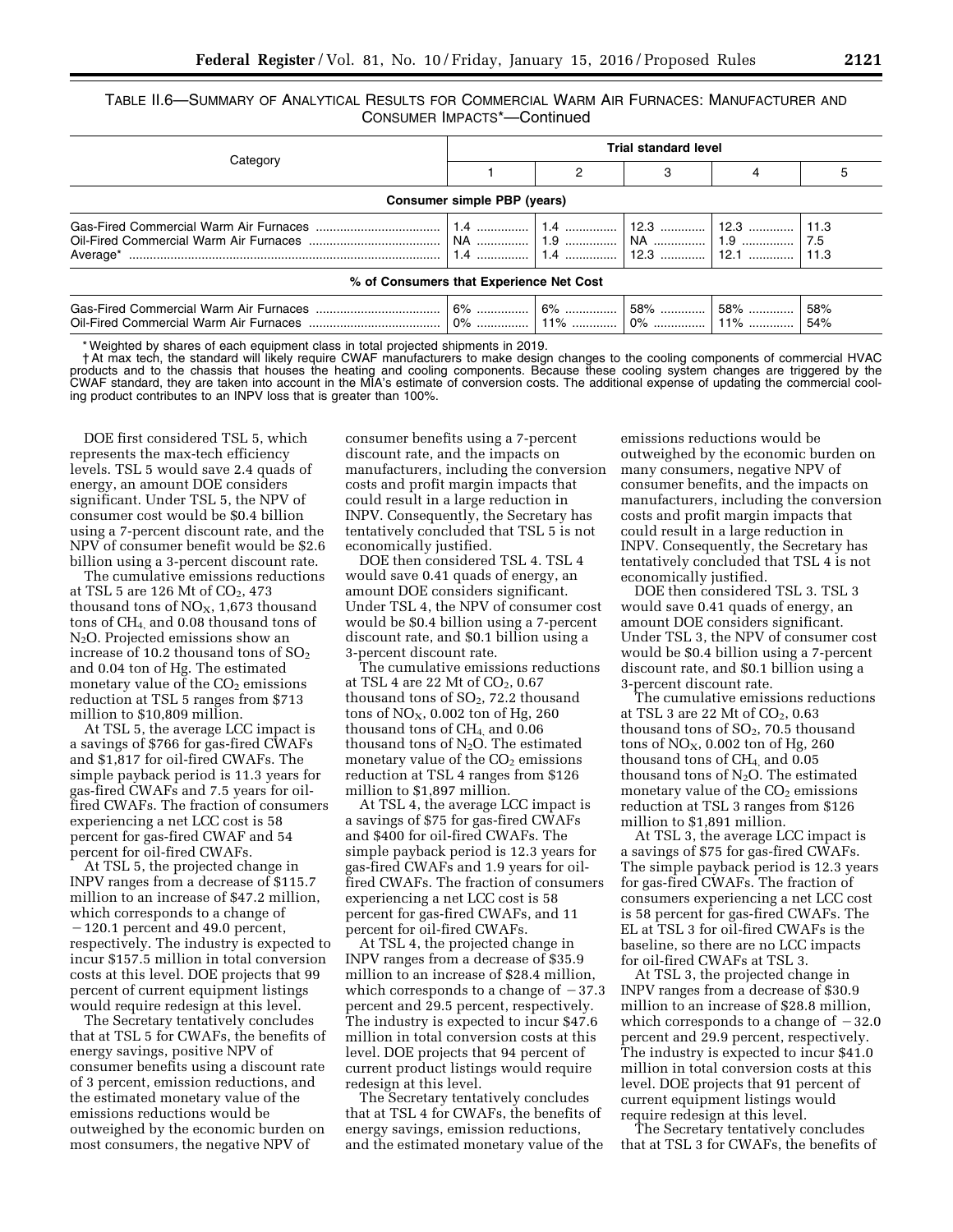energy savings, emission reductions, and the estimated monetary value of the emissions reductions would be outweighed by the economic burden on many consumers, negative NPV of consumer benefits, and the impacts on manufacturers, including the conversion costs and profit margin impacts that could result in a large reduction in INPV. Consequently, the Secretary has tentatively concluded that TSL 3 is not economically justified.

DOE then considered TSL 2, which corresponds to the recommendations by the Working Group. TSL 2 would save 0.23 quads of energy, an amount DOE considers significant. Under TSL 2, the NPV of consumer benefit would be \$0.3 billion using a 7-percent discount rate, and \$1.0 billion using a 3-percent discount rate.

The cumulative emissions reductions at TSL 2 are 12.4 Mt of CO<sub>2</sub>, 0.40 thousand tons of SO2, 41.2 thousand tons of  $NO<sub>X</sub>$ , 0.001 ton of Hg, 146 thousand tons of  $CH<sub>4</sub>$  and 0.03 thousand tons of  $N_2O$ . The estimated monetary value of the  $CO<sub>2</sub>$  emissions reduction at TSL 2 ranges from \$71.4 million to \$1,078 million.

At TSL 2, the average LCC impact is a savings of \$284 for gas-fired CWAFs and \$400 for oil-fired CWAFs. The simple payback period is 1.4 years for gas-fired CWAF and 1.9 years for oilfired CWAFs. The fraction of consumers experiencing a net LCC cost is 6 percent for gas-fired CWAFs and 11 percent for oil-fired CWAFs.

At TSL 2, 57 percent of current equipment listings would require redesign at this level. The projected change in INPV ranges from a decrease of \$13.4 million to a decrease of \$5.9 million, which corresponds to a decrease of 13.9 percent and 6.1 percent, respectively. The CWAF industry is expected to incur \$22.2 million in total conversion costs. However, the industry noted that aligning the compliance dates for the CUAC/CUHP and CWAF standards, as recommended by the Working Group, would allow manufacturers to coordinate their redesign and testing expenses for this equipment. If this occurs, there could be a reduction in the total conversion costs associated with

the DFR. The resulting synergies from aligning the compliance dates of the CUAC/CUHP and CWAF standards would produce INPV impacts that are less severe than the forecasted INPV range of  $-13.9$  percent to  $-6.1$  percent.

After considering the analysis and weighing the benefits and burdens, DOE has tentatively determined that the recommended standards are in accordance with 42 U.S.C. 6313(a)(6)(B), which contains provisions for adopting a uniform national standard more stringent than the amended ASHRAE/ IES Standard 90.1 for the equipment considered in this document. Specifically, the Secretary has tentatively determined, supported by clear and convincing evidence, that such adoption would result in significant additional conservation of energy and is technologically feasible and economically justified. In determining whether the recommended standards are economically justified, the Secretary has tentatively determined that the benefits of the recommended standards exceed the burdens. Namely, the Secretary has tentatively concluded that under the recommended standards for CWAFs, the benefits of energy savings, positive NPV of consumer benefits, emission reductions, the estimated monetary value of the emissions reductions, and positive average LCC savings would outweigh the negative impacts on some consumers and on manufacturers, including the conversion costs that could result in a reduction in INPV for manufacturers.

Based on the above analyses, DOE is proposing to amend the energy conservation standards for CWAFs—as expressed in terms of thermal efficiency—in the manner shown in Table II.7.

## TABLE II.7—PROPOSED ENERGY CON-SERVATION STANDARDS FOR COM-MERCIAL WARM AIR FURNACES

| Equipment<br>type                | Input capacity<br>(Btu/h) | Thermal<br>efficiency<br>(%) |
|----------------------------------|---------------------------|------------------------------|
| Gas-fired<br>CWAF <sub>s</sub> . | ≥225,000<br>Btu/h         | 81                           |

TABLE II.7—PROPOSED ENERGY CON-SERVATION STANDARDS FOR COM-MERCIAL WARM AIR FURNACES— **Continued** 

| Equipment<br>type                | Input capacity<br>(Btu/h) | Thermal<br>efficiency<br>(% ) |
|----------------------------------|---------------------------|-------------------------------|
| Oil-fired<br>CWAF <sub>s</sub> . | $\geq$ 225,000<br>Btu/h   | 82                            |

The benefits and costs of the proposed standards can also be expressed in terms of annualized values. The annualized net benefit is the sum of: (1) The annualized national economic value (expressed in 2014\$) of the benefits from operating equipment that meet the adopted standards (consisting primarily of operating cost savings from using less energy, minus increases in equipment purchase costs), and (2) the annualized monetary value of the benefits of  $CO<sub>2</sub>$ and  $NO<sub>x</sub>$  emission reductions.

Table II.8 shows the annualized values for CWAFs under TSL 2, expressed in 2014\$. The results under the primary estimate are as follows. Using a 7-percent discount rate for benefits and costs other than  $CO<sub>2</sub>$ reductions, (for which DOE used a 3 percent discount rate along with the average SCC series corresponding to a value of \$40.0/ton in 2015 (2014\$)), the estimated cost of the adopted standards for CWAFs is \$4.31 million per year in increased equipment costs, while the estimated benefits are \$49.0 million per year in reduced equipment operating costs, \$24 million per year in  $CO<sub>2</sub>$ reductions, and \$5.49 million per year in reduced  $NO<sub>X</sub>$  emissions. In this case, the net benefit amounts to \$75 million per year.

Using a 3-percent discount rate for all benefits and costs and the average SCC series corresponding to a value of \$40.0/ ton in 2015 (in 2014\$), the estimated cost of the adopted standards for CWAFs is \$4.38 million per year in increased equipment costs, while the estimated benefits are \$71 million per year in reduced operating costs, \$24.3 million per year in  $CO<sub>2</sub>$  reductions, and \$8.76 million per year in reduced  $NO<sub>x</sub>$ emissions. In this case, the net benefit amounts to \$100 million per year.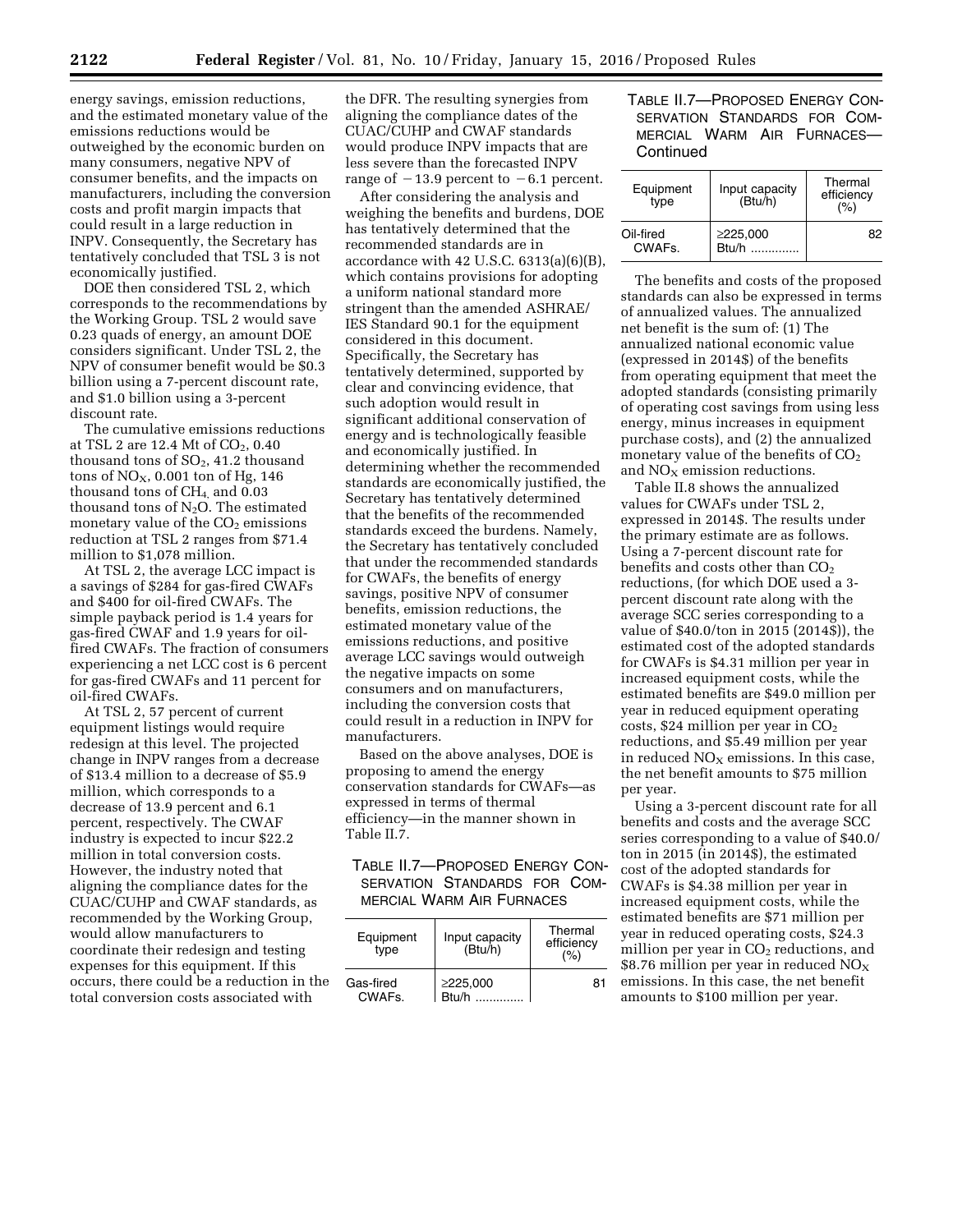TABLE II.8—ANNUALIZED BENEFITS AND COSTS OF PROPOSED STANDARDS (TSL 2) FOR COMMERCIAL WARM AIR **FURNACES** 

|         |                                                           | Million 2014\$/year                                                                                 |                                                                                             |                                                                                                 |  |
|---------|-----------------------------------------------------------|-----------------------------------------------------------------------------------------------------|---------------------------------------------------------------------------------------------|-------------------------------------------------------------------------------------------------|--|
|         | <b>Discount</b><br>rate<br>%                              | Primary<br>estimate*                                                                                | Low<br>net benefits<br>estimate*                                                            | High<br>net benefits<br>estimate*                                                               |  |
|         | <b>Benefits</b>                                           |                                                                                                     |                                                                                             |                                                                                                 |  |
|         | 7<br>2.5<br>7<br>7 plus $CO2$ range<br>3 plus $CO2$ range | 49<br>71<br>$6.99$<br>24<br>36<br>74<br>5 to 11<br>8 to 17<br>61 to 134<br>78<br>86 to 162<br>$103$ | 48<br>70<br>7.08<br>25<br>75<br>5 to 11<br>8 to 17<br>60 to 134<br>78<br>84 to 162<br>$102$ | 54<br>81<br>7.37<br>26<br>38<br>79<br>5 to 11<br>8 to 18<br>67 to 144<br>85<br>96 to 177<br>114 |  |
|         | Costs                                                     |                                                                                                     |                                                                                             |                                                                                                 |  |
|         |                                                           | 4.31<br>4.38                                                                                        | $5.04$<br>5.22                                                                              | 3.92<br>3.94                                                                                    |  |
|         | <b>Net Benefits</b>                                       |                                                                                                     |                                                                                             |                                                                                                 |  |
| Total†† | 7 plus $CO2$ range<br>7<br>3 plus $CO2$ range             | 57 to 130<br>74<br>82 to 158                                                                        | 55 to 129<br>72<br>79 to 157<br>97                                                          | 63 to 140<br>81<br>92 to 173<br>110                                                             |  |

\*This table presents the annualized costs and benefits associated with CWAFs shipped in 2023–2048. These results include benefits to consumers which accrue after 2048 from the CWAFs purchased from 2023–2048. The results account for the incremental variable and fixed costs incurred by manufacturers due to the standard, some of which may be incurred in preparation for the rule. The Primary, Low Benefits, and High Benefits Estimates utilize projections of energy prices from the *AEO 2015* Reference case, Low Economic Growth case, and High Economic Growth case, respectively. In addition, incremental equipment costs reflect a medium decline rate in the Primary Estimate, a low decline rate in the Low Benefits Estimate, and a high decline rate in the High Benefits Estimate.

\*The CO<sub>2</sub> values represent global monetized values of the SCC, in 2014\$, in 2015 under several scenarios of the updated SCC values. The<br>first three cases use the averages of SCC distributions calculated using 5%, 3%, and

resents the 95th percentile of the SCC distribution calculated using a 3% discount rate. The SCC time series incorporate an escalation factor.<br>The \$/ton values used for NO<sub>x</sub> are described in the Direct Final Rule. DOE est *Emission Standards for Modified and Reconstructed Power Plants,"* published in June 2014 by EPA's Office of Air Quality Planning and Standards. (Available at: *[http://www3.epa.gov/ttnecas1/regdata/RIAs/111dproposalRIAfinal0602.pdf.](http://www3.epa.gov/ttnecas1/regdata/RIAs/111dproposalRIAfinal0602.pdf)*) For DOE's Primary Estimate and Low Net Benefits Estimate, the agency is presenting a national benefit-per-ton estimate for particulate matter emitted from the Electric Generating Unit sector based on an estimate of premature mortality derived from the ACS study (Krewski et al., 2009). For DOE's High Net Benefits Estimate, the benefit-per-ton estimates were based on the Six Cities study (Lepuele et al., 2011), which are nearly two-and-a-half times larger than those from the ACS study. Because of the sensitivity of the benefit-per-ton estimate to the geographical considerations of sources and receptors of emission, DOE intends to investigate refinements to the agency's current approach of one national estimate by assessing the regional approach taken by EPA's Regulatory Impact Analysis for the Clean Power Plan Final Rule.<br>††Total Benefits for both the 3% and 7% cases are derived using the series corresponding to the average SCC with 3-percent discount rate

(\$40.0/t case. In the rows labeled "7% plus  $CO<sub>2</sub>$  range" and "3% plus  $CO<sub>2</sub>$  range," the operating cost and  $NO<sub>x</sub>$  benefits are calculated using the labeled discount rate, and those values are added to the full range of  $CO<sub>2</sub>$  values.

#### **III. Public Participation**

#### *Submission of Comments*

DOE will accept comments, data, and information regarding this proposed rule before or after the public meeting, but no later than the date provided in the **DATES** section at the beginning of this proposed rule. Interested parties may submit comments, data, and other information using any of the methods described in the **ADDRESSES** section at the beginning of this document. Submitting comments via

*[www.regulations.gov.](http://www.regulations.gov)* The *[www.regulations.gov](http://www.regulations.gov)* Web page will require you to provide your name and

contact information. Your contact information will be viewable to DOE Building Technologies staff only. Your contact information will not be publicly viewable except for your first and last names, organization name (if any), and submitter representative name (if any). If your comment is not processed properly because of technical difficulties, DOE will use this information to contact you. If DOE cannot read your comment due to technical difficulties and cannot contact you for clarification, DOE may not be

However, your contact information will be publicly viewable if you include

it in the comment itself or in any documents attached to your comment. Any information that you do not want to be publicly viewable should not be included in your comment, nor in any document attached to your comment. Otherwise, persons viewing comments will see only first and last names, organization names, correspondence containing comments, and any documents submitted with the comments.

Do not submit to *[www.regulations.gov](http://www.regulations.gov)*  information for which disclosure is restricted by statute, such as trade secrets and commercial or financial information (hereinafter referred to as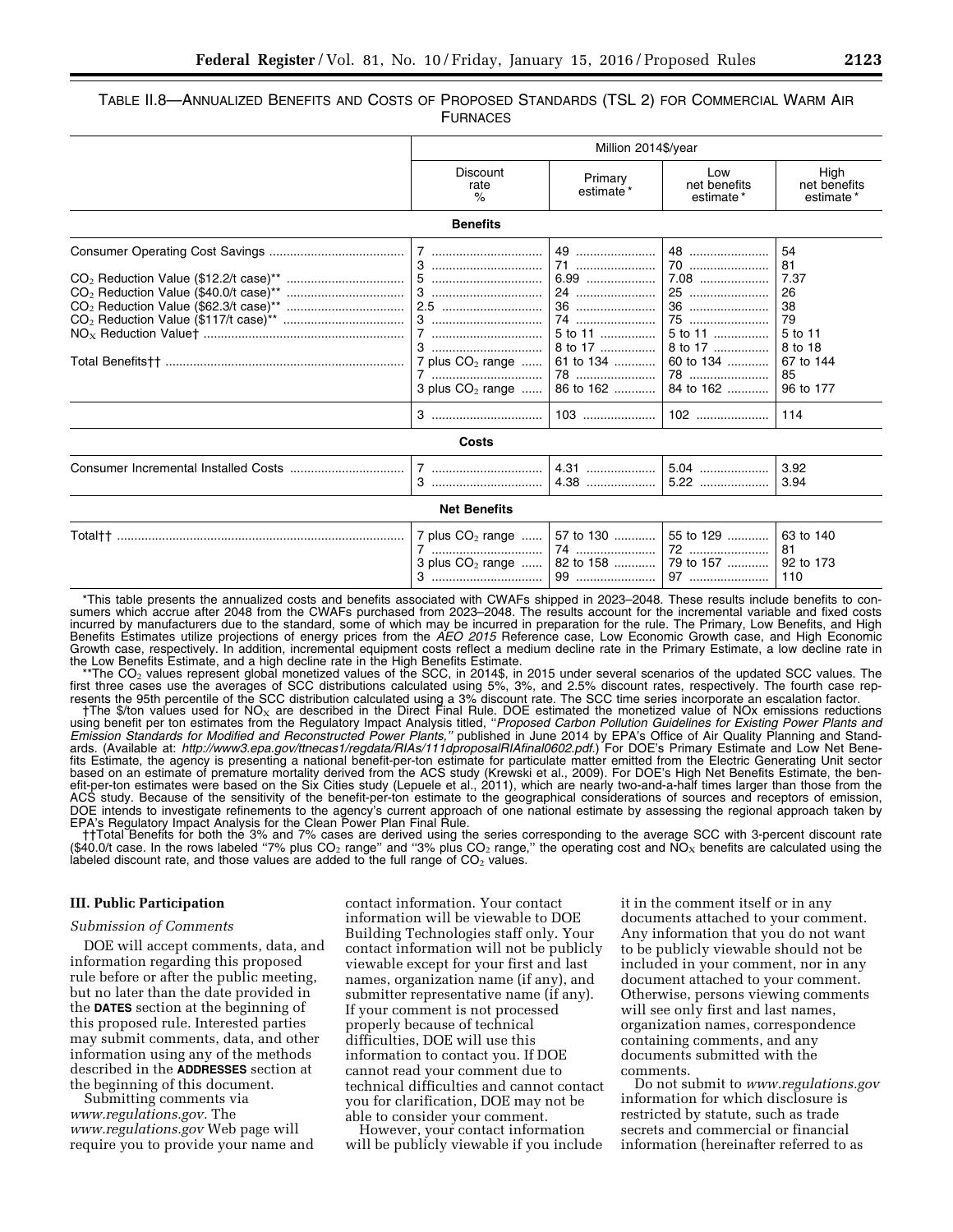Confidential Business Information (''CBI'')). Comments submitted through *[www.regulations.gov](http://www.regulations.gov)* cannot be claimed as CBI. Comments received through the Web site will waive any CBI claims for the information submitted. For information on submitting CBI, see the Confidential Business Information section below.

DOE processes submissions made through *[www.regulations.gov](http://www.regulations.gov)* before posting. Normally, comments will be posted within a few days of being submitted. However, if large volumes of comments are being processed simultaneously, your comment may not be viewable for up to several weeks. Please keep the comment tracking number that *[www.regulations.gov](http://www.regulations.gov)*  provides after you have successfully uploaded your comment.

*Submitting comments via email, hand delivery/courier, or mail.* Comments and documents submitted via email, hand delivery/courier, or mail also will be posted to *[www.regulations.gov.](http://www.regulations.gov)* If you do not want your personal contact information to be publicly viewable, do not include it in your comment or any accompanying documents. Instead, provide your contact information in a cover letter. Include your first and last names, email address, telephone number, and optional mailing address. The cover letter will not be publicly viewable as long as it does not include any comments

Include contact information each time you submit comments, data, documents, and other information to DOE. If you submit via mail or hand delivery/ courier, please provide all items on a CD, if feasible, in which case it is not necessary to submit printed copies. No telefacsimiles (faxes) will be accepted.

Comments, data, and other information submitted to DOE electronically should be provided in PDF (preferred), Microsoft Word or Excel, WordPerfect, or text (ASCII) file format. Provide documents that are not secured, that are written in English, and that are free of any defects or viruses. Documents should not contain special characters or any form of encryption and, if possible, they should carry the electronic signature of the author.

*Campaign form letters.* Please submit campaign form letters by the originating organization in batches of between 50 to 500 form letters per PDF or as one form letter with a list of supporters' names compiled into one or more PDFs. This reduces comment processing and posting time.

*Confidential Business Information.*  Pursuant to 10 CFR 1004.11, any person submitting information that he or she believes to be confidential and exempt

by law from public disclosure should submit via email, postal mail, or hand delivery/courier two well-marked copies: one copy of the document marked ''confidential'' including all the information believed to be confidential, and one copy of the document marked ''non-confidential'' with the information believed to be confidential deleted. Submit these documents via email or on a CD, if feasible. DOE will make its own determination about the confidential status of the information and treat it according to its determination.

Factors of interest to DOE when evaluating requests to treat submitted information as confidential include: (1) A description of the items; (2) whether and why such items are customarily treated as confidential within the industry; (3) whether the information is generally known by or available from other sources; (4) whether the information has previously been made available to others without obligation concerning its confidentiality; (5) an explanation of the competitive injury to the submitting person that would result from public disclosure; (6) when such information might lose its confidential character due to the passage of time; and (7) why disclosure of the information would be contrary to the public interest.

It is DOE's policy that all comments may be included in the public docket, without change and as received, including any personal information provided in the comments (except information deemed to be exempt from public disclosure).

#### **IV. Procedural Issues and Regulatory Review**

The regulatory reviews conducted for this proposed rule are identical to those conducted for the direct final rule published elsewhere in this **Federal Register**. Please see the direct final rule for further details.

## **V. Approval of the Office of the Secretary**

The Secretary of Energy has approved publication of this proposed rule.

#### **List of Subjects in 10 CFR Part 431**

Administrative practice and procedure, Confidential business information, Energy conservation, Household appliances, Imports, Intergovernmental relations, Reporting and recordkeeping requirements, Small businesses.

Issued in Washington, DC, on December 17, 2015.

#### **David T. Danielson,**

*Assistant Secretary, Energy Efficiency and Renewable Energy.* 

For the reasons set forth in the preamble, DOE proposes to amend part 431 of chapter II, subchapter D, of title 10 of the Code of Federal Regulations, to read as set forth below:

#### **PART 431—ENERGY EFFICIENCY PROGRAM FOR CERTAIN COMMERCIAL AND INDUSTRIAL EQUIPMENT**

■ 1. The authority citation for part 431 continues to read as follows:

**Authority:** 42 U.S.C. 6291–6317.

■ 2. Section 431.77 is revised to read as follows:

#### **§ 431.77 Energy conservation standards and their effective dates.**

(a) *Gas-fired commercial warm air furnaces.* Each gas-fired commercial warm air furnace must meet the following energy efficiency standard levels:

(1) For gas-fired commercial warm air furnaces manufactured starting on January 1, 1994, until January 1, 2023, the TE at the maximum rated capacity (rated maximum input) must be not less than 80 percent; and

(2) For gas-fired commercial warm air furnaces manufactured starting on January 1, 2023, the TE at the maximum rated capacity (rated maximum input) must be not less than 81 percent.

(b) *Oil-fired commercial warm air furnaces.* Each oil-fired commercial warm air furnace must meet the following energy efficiency standard levels:

(1) For oil-fired commercial warm air furnaces manufactured starting on January 1, 1994, until January 1, 2023, the TE at the maximum rated capacity (rated maximum input) must be not less than 81 percent; and

(2) For oil-fired commercial warm air furnaces manufactured starting on January 1, 2023, the TE at the maximum rated capacity (rated maximum input) must be not less than 82 percent.

■ 3. Section 431.92 is amended by adding the definition of ''Double-duct air conditioner or heat pump means aircooled commercial package air conditioning and heating equipment'' in alphabetical order to read as follows:

#### **§ 431.92 Definitions concerning commercial air conditioners and heat pumps.**

\* \* \* \* \* *Double-duct air conditioner or heat pump means air-cooled commercial*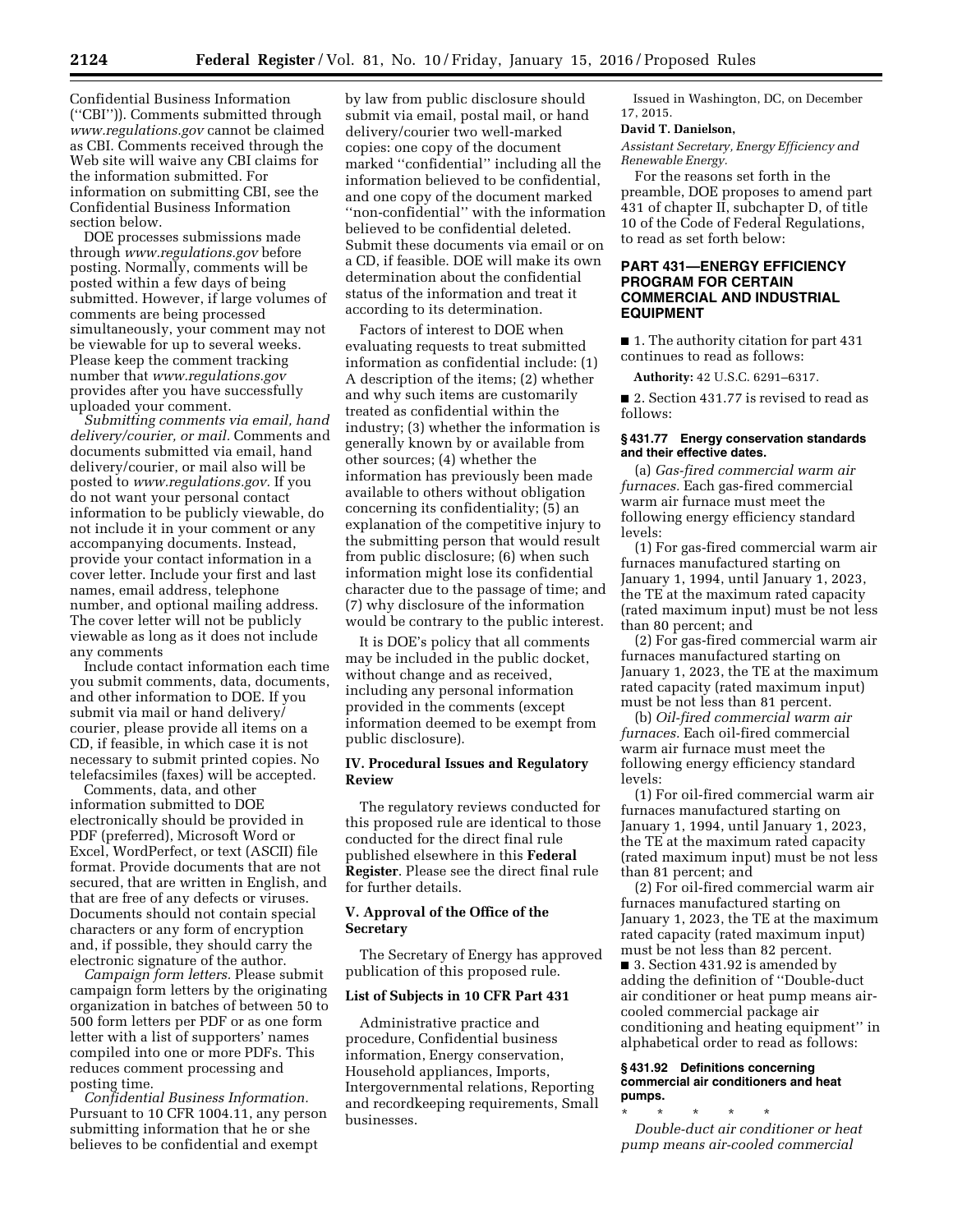## *package air conditioning and heating equipment* that—

(1) Is either a horizontal single package or split-system unit; or a vertical unit that consists of two components that may be shipped or installed either connected or split;

(2) Is intended for indoor installation with ducting of outdoor air from the building exterior to and from the unit, as evidenced by the unit and/or all of its components being non-weatherized, including the absence of any marking (or listing) indicating compliance with UL 1995, ''Heating and Cooling Equipment,'' or any other equivalent requirements for outdoor use;

(3)(i) If it is a horizontal unit, a complete unit has a maximum height of 35 inches;

(ii) If it is a vertical unit, a complete unit has a maximum depth of 35 inches; and

(4) Has a rated cooling capacity greater than or equal to 65,000 Btu/h and up to 300,000 Btu/h.

\* \* \* \* \* ■ 4. Section 431.97 is amended by:

a. Redesignating Tables 5 through 11 as Tables 7 through 13;

b. Revising paragraph (b) and the introductory text of paragraph (c);

c. In paragraph (d)(1) introductory text, removing ''Table 7'' and adding in its place ''Table 9'';

d. In paragraph (d)(2) introductory text, removing ''Table 8'' and adding in its place ''Table 10''; and

e. In paragraph (d)(3) introductory text, removing ''Table 9'' and adding in its place ''Table 11''.

The revisions read as follows:

#### **§ 431.97 Energy efficiency standards and their compliance dates.**

\* \* \* \* \*

(b) Each commercial air conditioner or heat pump (not including single package vertical air conditioners and single package vertical heat pumps, packaged terminal air conditioners and packaged terminal heat pumps, computer room air conditioners, and variable refrigerant flow systems) manufactured starting on the compliance date listed in the corresponding table must meet the applicable minimum energy efficiency standard level(s) set forth in Tables 1 through 6 of this section.

TABLE 1 TO § 431.97—MINIMUM COOLING EFFICIENCY STANDARDS FOR AIR CONDITIONING AND HEATING EQUIPMENT [Not including single package vertical air conditioners and single package vertical heat pumps, packaged terminal air conditioners and packaged terminal heat pumps, computer room air conditioners, and variable refrigerant flow multi-split air conditioners and heat pumps]

| Equipment type                                                                                                      | Cooling capacity                         | Sub-category | Heating type                                                               | <b>Efficiency level</b>                   | Compliance date:<br>Equipment<br>manufactured<br>starting on   |
|---------------------------------------------------------------------------------------------------------------------|------------------------------------------|--------------|----------------------------------------------------------------------------|-------------------------------------------|----------------------------------------------------------------|
| Small Commercial Package Air Con-<br>ditioning and Heating Equipment<br>(Air-Cooled, 3-Phase, Split-System).        |                                          |              | All                                                                        | $SEER = 13$                               | June 16, 2008.                                                 |
| Small Commercial Package Air Con-<br>ditioning and Heating Equipment<br>(Air-Cooled, 3-Phase, Single-Pack-<br>age). |                                          |              |                                                                            | $SEER = 13$<br>$SEER = 13$                | June 16, 2008. <sup>1</sup><br>June 16, 2008. <sup>1</sup>     |
| Small Commercial Package Air Con-<br>ditioning and Heating Equipment<br>(Air-Cooled).                               | ≥65,000 Btu/h and<br><135,000 Btu/h.     | $HP$<br>AC   | All<br>No Heating or<br><b>Electric Resist-</b><br>ance Heating.           | $SEER = 13$<br>$EER = 11.2$               | June 16, 2008. <sup>1</sup><br>January 1, 2010. <sup>2</sup>   |
|                                                                                                                     |                                          | <b>HP</b>    | All Other Types of<br>Heating.<br>No Heating or<br><b>Electric Resist-</b> | $EER = 11.0$<br>$EER = 11.0$              | January 1, 2010. <sup>2</sup><br>January 1, 2010. <sup>2</sup> |
| Large Commercial Package Air Con-                                                                                   | ≥135,000 Btu/h                           | AC           | ance Heating.<br>All Other Types of<br>Heating.<br>No Heating or           | $EER = 10.8$<br>EER = 11.0                | January 1, 2010. <sup>2</sup><br>January 1, 2010. <sup>2</sup> |
| ditioning and Heating Equipment<br>(Air-Cooled).                                                                    | and <240,000<br>Btu/h.                   |              | <b>Electric Resist-</b><br>ance Heating.<br>All Other Types of             | $EER = 10.8$                              | January 1, 2010. <sup>2</sup>                                  |
|                                                                                                                     |                                          | HP           | Heating.<br>No Heating or<br><b>Electric Resist-</b><br>ance Heating.      | $EER = 10.6$                              | January 1, 2010. <sup>2</sup>                                  |
|                                                                                                                     |                                          |              | All Other Types of<br>Heating.                                             | EER = 10.4  January 1, 2010. <sup>2</sup> |                                                                |
| Very Large Commercial Package Air<br>Conditioning and Heating Equip-<br>ment (Air-Cooled).                          | ≥240,000 Btu/h<br>and <760,000<br>Btu/h. | AC           | No Heating or<br><b>Electric Resist-</b><br>ance Heating.                  | $EER = 10.0$                              | January 1, 2010. <sup>2</sup>                                  |
|                                                                                                                     |                                          |              | All Other Types of<br>Heating.                                             | EER = 9.8  January 1, 2010. <sup>2</sup>  |                                                                |
|                                                                                                                     |                                          | HP           | No Heating or<br><b>Electric Resist-</b><br>ance Heating.                  | $EER = 9.5$                               | January 1, 2010. <sup>2</sup>                                  |
|                                                                                                                     |                                          |              | All Other Types of<br>Heating.                                             | EER = $9.3$ January 1, 2010. <sup>2</sup> |                                                                |
| Small Commercial Package Air Con-<br>ditioning and Heating Equipment<br>(Water-Cooled).                             |                                          |              | All                                                                        | EER = 12.1                                | October 29, 2003.                                              |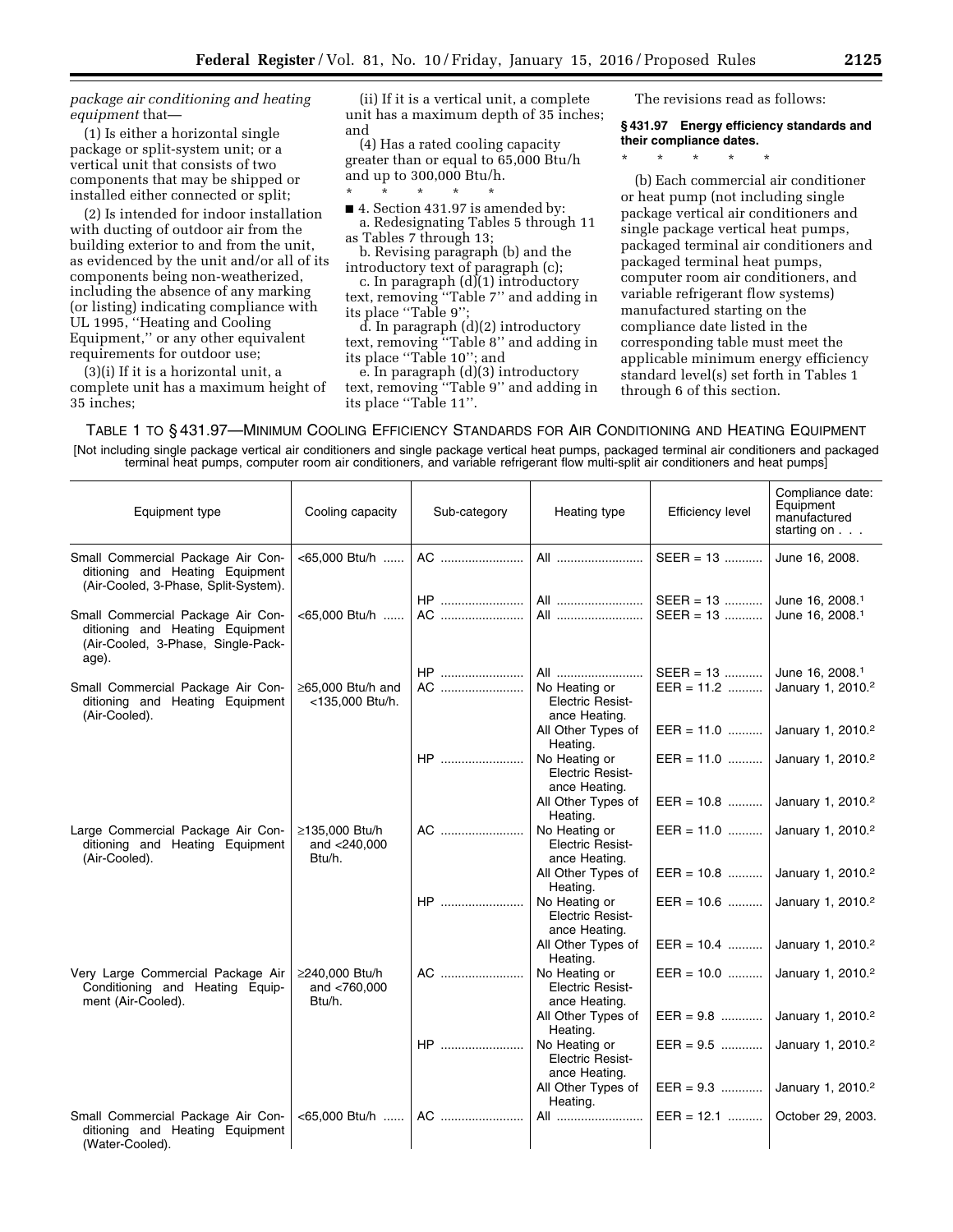# TABLE 1 TO § 431.97—MINIMUM COOLING EFFICIENCY STANDARDS FOR AIR CONDITIONING AND HEATING EQUIPMENT— **Continued**

[Not including single package vertical air conditioners and single package vertical heat pumps, packaged terminal air conditioners and packaged terminal heat pumps, computer room air conditioners, and variable refrigerant flow multi-split air conditioners and heat pumps]

| Equipment type                                                                                                           | Cooling capacity                            | Sub-category | Heating type                                              | <b>Efficiency level</b>         | Compliance date:<br>Equipment<br>manufactured<br>starting on |
|--------------------------------------------------------------------------------------------------------------------------|---------------------------------------------|--------------|-----------------------------------------------------------|---------------------------------|--------------------------------------------------------------|
|                                                                                                                          | $\geq$ 65,000 Btu/h and<br><135,000 Btu/h.  | AC           | No Heating or<br><b>Electric Resist-</b><br>ance Heating. | $EER = 12.1$                    | June 1, 2013.                                                |
|                                                                                                                          |                                             |              | All Other Types of<br>Heating.                            | $EER = 11.9$                    | June 1, 2013.                                                |
| Large Commercial Package Air-Con-<br>ditioning and Heating Equipment<br>(Water-Cooled).                                  | ≥135,000 Btu/h<br>and $<$ 240,000<br>Btu/h. | AC           | No Heating or<br><b>Electric Resist-</b><br>ance Heating. | EER = $12.5$ June 1, 2014.      |                                                              |
|                                                                                                                          |                                             |              | All Other Types of<br>Heating.                            | EER = $12.3$ June 1, 2014.      |                                                              |
| Very Large Commercial Package Air-<br>Conditioning and Heating Equip-<br>ment (Water-Cooled).                            | ≥240,000 Btu/h<br>and $< 760,000$<br>Btu/h. | AC           | No Heating or<br><b>Electric Resist-</b><br>ance Heating. | EER = 12.4  June 1, 2014.       |                                                              |
|                                                                                                                          |                                             |              | All Other Types of<br>Heating.                            | EER = 12.2  June 1, 2014.       |                                                              |
| Small Commercial Package Air-Con-<br>ditioning and Heating Equipment<br>(Evaporatively-Cooled).                          | <65,000 Btu/h                               | AC           | All                                                       | EER = 12.1    October 29, 2003. |                                                              |
|                                                                                                                          | ≥65,000 Btu/h and<br><135,000 Btu/h.        |              | No Heating or<br><b>Electric Resist-</b><br>ance Heating. | EER = 12.1  June 1, 2013.       |                                                              |
|                                                                                                                          |                                             |              | All Other Types of<br>Heating.                            | EER = 11.9  June 1, 2013.       |                                                              |
| Large Commercial Package Air-Con-<br>ditioning and Heating Equipment<br>(Evaporatively-Cooled).                          | ≥135,000 Btu/h<br>and $<$ 240,000<br>Btu/h. | AC           | No Heating or<br><b>Electric Resist-</b><br>ance Heating. | EER = 12.0  June 1, 2014.       |                                                              |
|                                                                                                                          |                                             |              | All Other Types of<br>Heating.                            | EER = 11.8  June 1, 2014.       |                                                              |
| Very Large Commercial Package Air<br>Conditioning and Heating Equip-<br>ment (Evaporatively-Cooled).                     | ≥240,000 Btu/h<br>and $< 760,000$<br>Btu/h. | AC           | No Heating or<br><b>Electric Resist-</b><br>ance Heating. | EER = 11.9  June 1, 2014.       |                                                              |
|                                                                                                                          |                                             |              | All Other Types of<br>Heating.                            | EER = 11.7  June 1. 2014.       |                                                              |
| Small Commercial Package Air-Con-<br>ditioning and Heating Equipment<br>(Water-Source: Water-to-Air, Water-<br>$Loop$ ). | <17,000 Btu/h                               | <b>HP</b>    | All                                                       | $EER = 11.2$                    | October 29, 2003.3                                           |
|                                                                                                                          | $\geq$ 17,000 Btu/h and<br><65,000 Btu/h.   |              |                                                           | EER = 12.0                      | October 29, 2003. <sup>3</sup>                               |
|                                                                                                                          | $\geq$ 65,000 Btu/h and<br><135,000 Btu/h.  |              |                                                           |                                 |                                                              |

<sup>1</sup> And manufactured before January 1, 2017. See Table 3 of this section for updated efficiency standards.<br><sup>2</sup> And manufactured before January 1, 2018. See Table 3 of this section for updated efficiency standards.<br><sup>3</sup> And

# TABLE 2 TO § 431.97—MINIMUM HEATING EFFICIENCY STANDARDS FOR AIR CONDITIONING AND HEATING EQUIPMENT

[Heat pumps]

[Not including single package vertical air conditioners and single package vertical heat pumps, packaged terminal air conditioners and packaged terminal heat pumps, computer room air conditioners, variable refrigerant flow multi-split air conditioners and heat pumps, and double-duct air-cooled commercial package air conditioning and heating equipment]

| Equipment type                                                                                                | Cooling capacity | <b>Efficiency level</b> | Compliance date: Equipment<br>manufactured starting on |
|---------------------------------------------------------------------------------------------------------------|------------------|-------------------------|--------------------------------------------------------|
| Small Commercial Package Air Conditioning<br>and Heating Equipment (Air-Cooled, 3-<br>Phase, Split-System).   |                  |                         | June 16, 2008. <sup>1</sup>                            |
| Small Commercial Package Air-Conditioning<br>and Heating Equipment (Air-Cooled, 3-<br>Phase, Single-Package). |                  |                         | June 16, 2008. <sup>1</sup>                            |
| Small Commercial Package Air Conditioning<br>and Heating Equipment (Air-Cooled).                              | Btu/h.           |                         | January 1, 2010. <sup>2</sup>                          |
| Large Commercial Packaged Air Condi-<br>tioning and Heating Equipment (Air-<br>Cooled).                       | Btu/h.           |                         | January 1, 2010. <sup>2</sup>                          |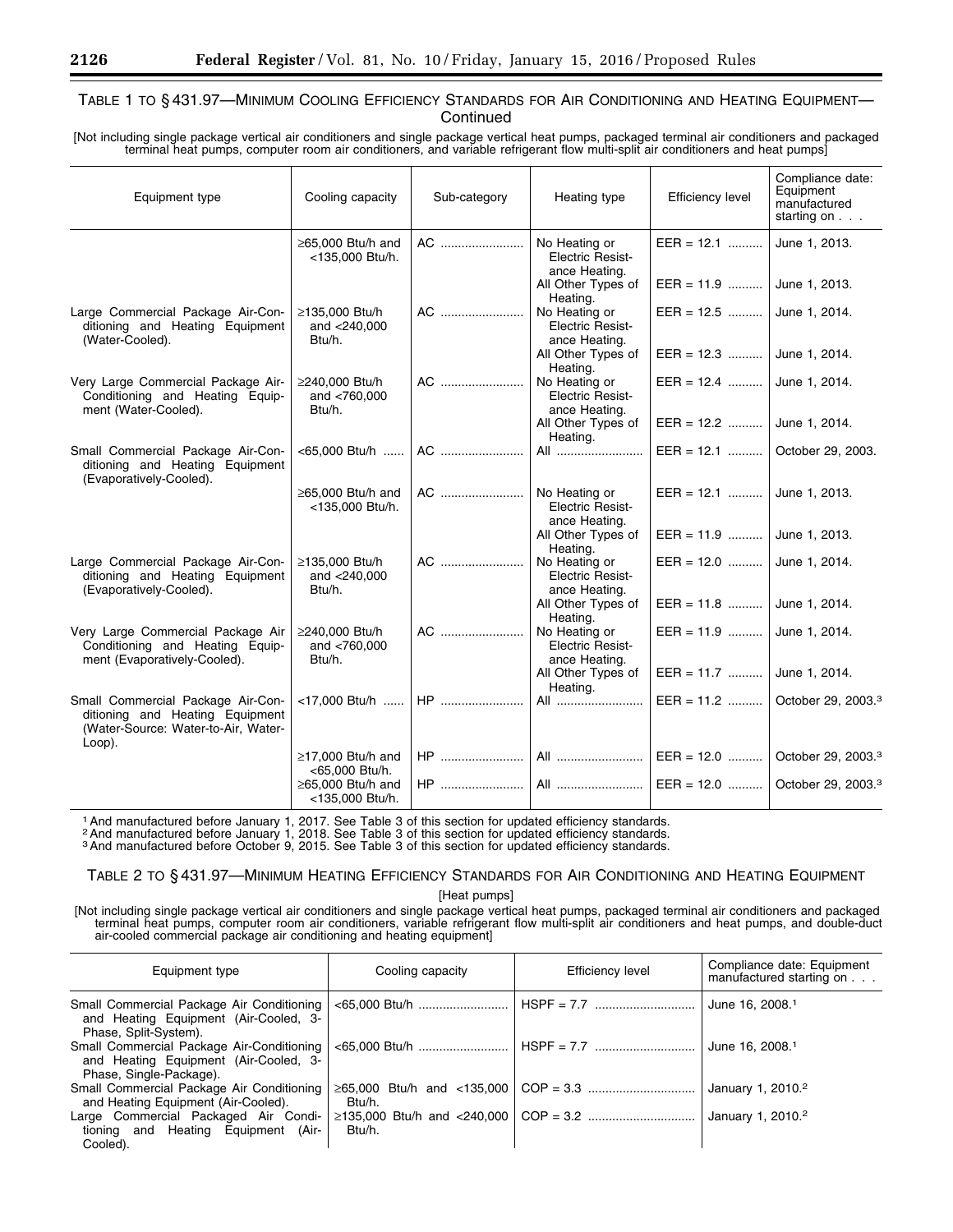# TABLE 2 TO § 431.97—MINIMUM HEATING EFFICIENCY STANDARDS FOR AIR CONDITIONING AND HEATING EQUIPMENT— **Continued**

[Heat pumps]

[Not including single package vertical air conditioners and single package vertical heat pumps, packaged terminal air conditioners and packaged terminal heat pumps, computer room air conditioners, variable refrigerant flow multi-split air conditioners and heat pumps, and double-duct air-cooled commercial package air conditioning and heating equipment]

| Equipment type                                                                               | Cooling capacity | Efficiency level | Compliance date: Equipment<br>manufactured starting on |
|----------------------------------------------------------------------------------------------|------------------|------------------|--------------------------------------------------------|
| Very Large Commercial Packaged Air Con-<br>ditioning and Heating Equipment (Air-<br>Cooled). | Btu/h.           |                  | January 1, 2010. <sup>2</sup>                          |
| tioning and Heating Equipment (Water-<br>Source: Water-to-Air, Water-Loop).                  |                  |                  | October 29, 2003.                                      |

<sup>1</sup> And manufactured before January 1, 2017. See Table 4 of this section for updated heating efficiency standards.<br><sup>2</sup> And manufactured before January 1, 2018. See Table 4 of this section for updated heating efficiency sta

# TABLE 3 TO § 431.97—UPDATES TO THE MINIMUM COOLING EFFICIENCY STANDARDS FOR AIR CONDITIONING AND HEATING EQUIPMENT

[Not including single package vertical air conditioners and single package vertical heat pumps, packaged terminal air conditioners and packaged terminal heat pumps, computer room air conditioners, variable refrigerant flow multi-split air conditioners and heat pumps, and double-duct air-cooled commercial package air conditioning and heating equipment]

| Equipment type                                                                                              | Cooling capacity                            | Sub-category | Heating type                                              | <b>Efficiency level</b> | Compliance<br>date: Equipment<br>manufactured<br>starting on $\ldots$ |
|-------------------------------------------------------------------------------------------------------------|---------------------------------------------|--------------|-----------------------------------------------------------|-------------------------|-----------------------------------------------------------------------|
| Small Commercial Packaged Air<br>Conditioning<br>and<br>Heating<br>Equipment (Air-Cooled).                  | ≥65,000 Btu/h<br>and $<$ 135,000<br>Btu/h.  | AC           | <b>Electric Resist-</b><br>ance Heating<br>or No Heating. |                         | January 1,<br>2018.1<br>January 1,<br>2023.                           |
|                                                                                                             |                                             |              | All Other Types<br>of Heating.                            |                         | January 1,<br>2018.1<br>January 1,<br>2023.                           |
|                                                                                                             |                                             | HP           | <b>Electric Resist-</b><br>ance Heating<br>or No Heating. |                         | January 1,<br>2018.1<br>January 1,<br>2023.                           |
|                                                                                                             |                                             |              | All Other Types<br>of Heating.                            |                         | January 1,<br>2018.1<br>January 1,<br>2023.                           |
| Large Commercial Packaged Air<br>Conditioning<br>and<br>Heating<br>Equipment (Air-Cooled).                  | ≥135,000 Btu/h<br>and $<$ 240,000<br>Btu/h. | AC           | <b>Electric Resist-</b><br>ance Heating<br>or No Heating. |                         | January 1,<br>2018.1<br>January 1,<br>2023.                           |
|                                                                                                             |                                             |              | All Other Types<br>of Heating.                            |                         | January 1,<br>2018.1<br>January 1,<br>2023.                           |
|                                                                                                             |                                             | HP           | <b>Electric Resist-</b><br>ance Heating<br>or No Heating. |                         | January 1,<br>2018.1<br>January 1,<br>2023.                           |
|                                                                                                             |                                             |              | All Other Types<br>of Heating.                            |                         | January 1,<br>2018.1<br>January 1,<br>2023.                           |
| Very Large Commercial Pack-<br>Conditioning<br>aged Air<br>and<br>Heating<br>Equipment<br>(Air-<br>Cooled). | ≥240,000 Btu/h<br>and <760,000<br>Btu/h.    | AC           | <b>Electric Resist-</b><br>ance Heating<br>or No Heating. |                         | January 1,<br>2018.1<br>January 1,<br>2023.                           |
|                                                                                                             |                                             |              | All Other Types<br>of Heating.                            |                         | January 1,<br>2018.1<br>January 1,<br>2023.                           |
|                                                                                                             |                                             | HP           | <b>Electric Resist-</b><br>ance Heating<br>or No Heating. |                         | January 1,<br>2018.1<br>January 1,<br>2023.                           |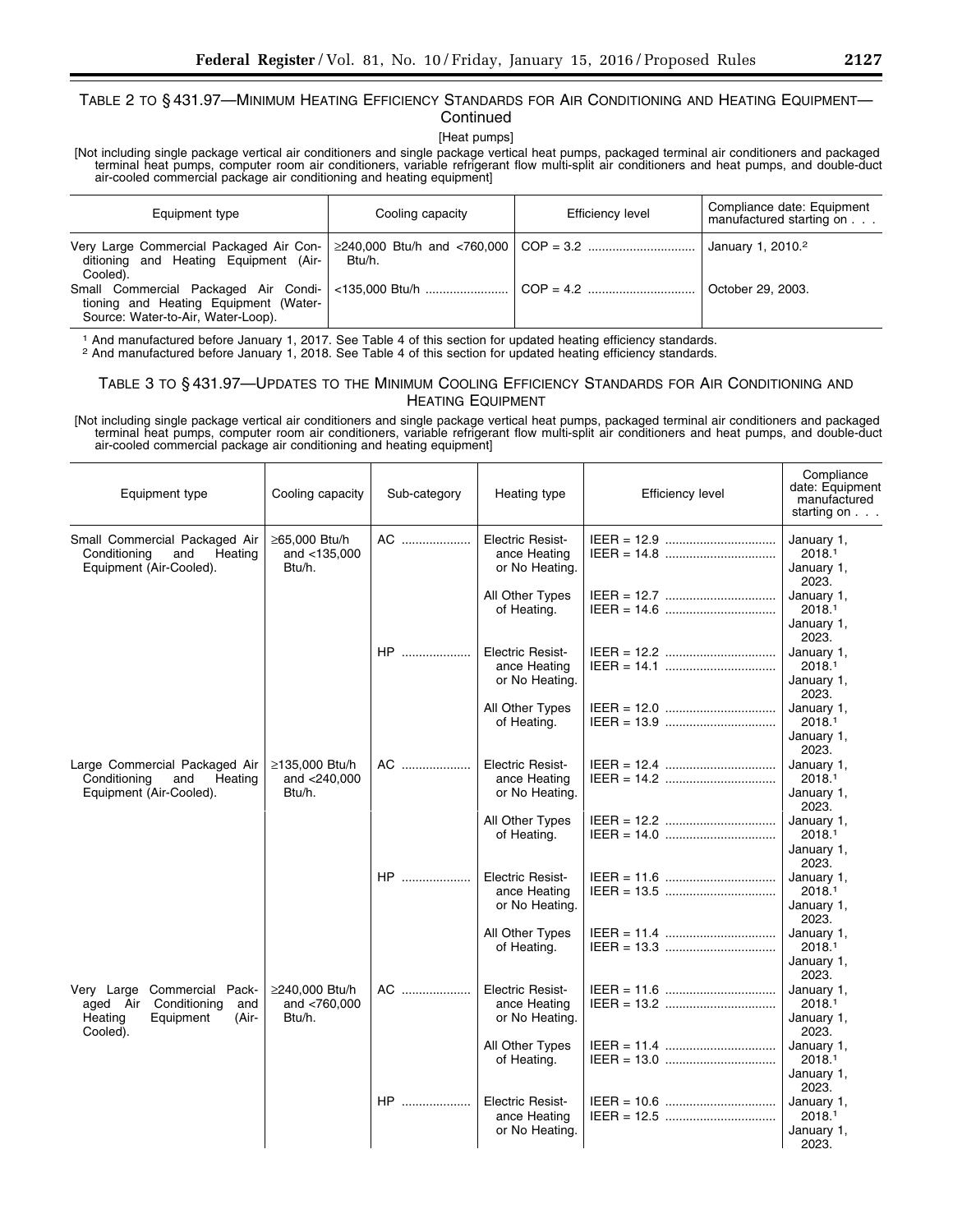# TABLE 3 TO § 431.97—UPDATES TO THE MINIMUM COOLING EFFICIENCY STANDARDS FOR AIR CONDITIONING AND HEATING EQUIPMENT—Continued

[Not including single package vertical air conditioners and single package vertical heat pumps, packaged terminal air conditioners and packaged terminal heat pumps, computer room air conditioners, variable refrigerant flow multi-split air conditioners and heat pumps, and double-duct air-cooled commercial package air conditioning and heating equipment]

| Equipment type                                                                                                                | Cooling capacity                           | Sub-category        | Heating type                   | <b>Efficiency level</b>                                                                                                                                                                                                                                                                                                                  | Compliance<br>date: Equipment<br>manufactured<br>starting on $\ldots$ |
|-------------------------------------------------------------------------------------------------------------------------------|--------------------------------------------|---------------------|--------------------------------|------------------------------------------------------------------------------------------------------------------------------------------------------------------------------------------------------------------------------------------------------------------------------------------------------------------------------------------|-----------------------------------------------------------------------|
|                                                                                                                               |                                            |                     | All Other Types<br>of Heating. |                                                                                                                                                                                                                                                                                                                                          | January 1,<br>2018.1<br>January 1,<br>2023.                           |
| Small Commercial Package Air-<br>Conditioning<br>Heating<br>and<br>Equipment (Air-Cooled,<br>-3-<br>Phase, Split-System).     |                                            | <65,000 Btu/h    AC |                                |                                                                                                                                                                                                                                                                                                                                          | June 16, 2008.                                                        |
|                                                                                                                               |                                            | $HP$                |                                |                                                                                                                                                                                                                                                                                                                                          | January 1,<br>2017.                                                   |
| Small Commercial Package Air-<br>Conditioning<br>and<br>Heating<br>Equipment (Air-Cooled,<br>$3-$<br>Phase, Single-Package).  |                                            |                     |                                |                                                                                                                                                                                                                                                                                                                                          | January 1,<br>2017.                                                   |
|                                                                                                                               |                                            | $HP$                |                                |                                                                                                                                                                                                                                                                                                                                          | January 1,<br>2017.                                                   |
| Small Commercial Packaged Air-<br>Heating<br>Conditioning<br>and<br>Equipment (Water<br>Source:<br>Water-to-Air, Water-Loop). |                                            |                     |                                |                                                                                                                                                                                                                                                                                                                                          | October 9.<br>2015.                                                   |
|                                                                                                                               | ≥17,000 Btu/h<br>and $< 65.000$<br>Btu/h.  | $HP$                |                                | All $\ldots$ $\mathsf{EER} = 13.0$ $\ldots$ $\ldots$ $\ldots$ $\ldots$ $\ldots$ $\ldots$ $\ldots$ $\ldots$ $\ldots$ $\ldots$ $\ldots$ $\ldots$ $\ldots$ $\ldots$ $\ldots$ $\ldots$ $\ldots$ $\ldots$ $\ldots$ $\ldots$ $\ldots$ $\ldots$ $\ldots$ $\ldots$ $\ldots$ $\ldots$ $\ldots$ $\ldots$ $\ldots$ $\ldots$ $\ldots$ $\ldots$ $\ld$ | October 9.<br>2015.                                                   |
|                                                                                                                               | ≥65.000 Btu/h<br>and $<$ 135,000<br>Btu/h. | $HP$                |                                |                                                                                                                                                                                                                                                                                                                                          | October 9,<br>2015.                                                   |

1And manufactured before January 1, 2023.

# TABLE 4 TO § 431.97—UPDATES TO THE MINIMUM HEATING EFFICIENCY STANDARDS FOR AIR-COOLED AIR CONDITIONING AND HEATING EQUIPMENT

[Heat Pumps]

[Not including single package vertical air conditioners and single package vertical heat pumps, packaged terminal air conditioners and packaged terminal heat pumps, computer room air conditioners, variable refrigerant flow multi-split air conditioners and heat pumps, and double-duct air-cooled commercial package air conditioning and heating equipment]

| Equipment type                                                                                                     | Cooling capacity                            | Efficiency level <sup>1</sup> | Compliance date:<br>equipment manufactured<br>starting on $\ldots$ |
|--------------------------------------------------------------------------------------------------------------------|---------------------------------------------|-------------------------------|--------------------------------------------------------------------|
| Small Commercial Package Air Conditioning and Heat-<br>ing Equipment (Air-Cooled, 3-Phase, Split-Sytem).           |                                             | $HSPF = 8.2$                  | January 1, 2017.                                                   |
| Small Commercial Package Air Conditioning and Heat-<br>ing Equipment (Air-Cooled, 3-Phase, Single Pack-<br>age).   |                                             | $HSPF = 8.0$                  | January 1, 2017.                                                   |
| Small Commercial Package Air Conditioning and Heat-<br>ing Equipment (Water-Source: Water-to-Air, Water-<br>Loop). |                                             |                               | October 9, 2015.                                                   |
| Small Commercial Packaged Air Conditioning and<br>Heating Equipment (Air-Cooled).                                  | $\geq 65,000$ Btu/h and <135,000<br>Btu/h.  | $COP = 3.3$<br>$COP = 3.4$    | January 1, 2018. <sup>2</sup> .<br>January 1, 2023.                |
| Large Commercial Packaged Air Conditioning and<br>Heating Equipment (Air-Cooled).                                  | $\geq$ 135,000 Btu/h and <240,000<br>Btu/h. |                               | January 1, 2018. <sup>2</sup> .<br>January 1, 2023.                |
| Very Large Commercial Packaged Air Conditioning and<br>Heating Equipment (Air-Cooled).                             | $\geq$ 240,000 Btu/h and <760,000<br>Btu/h. | $COP = 3.2$                   | January 1, 2018.                                                   |

<sup>1</sup> For units tested using the relevant AHRI Standards, all COP values must be rated at 47 °F outdoor dry-bulb temperature for air-cooled equip-<br>ment

<sup>2</sup> And manufactured before January 1, 2023.